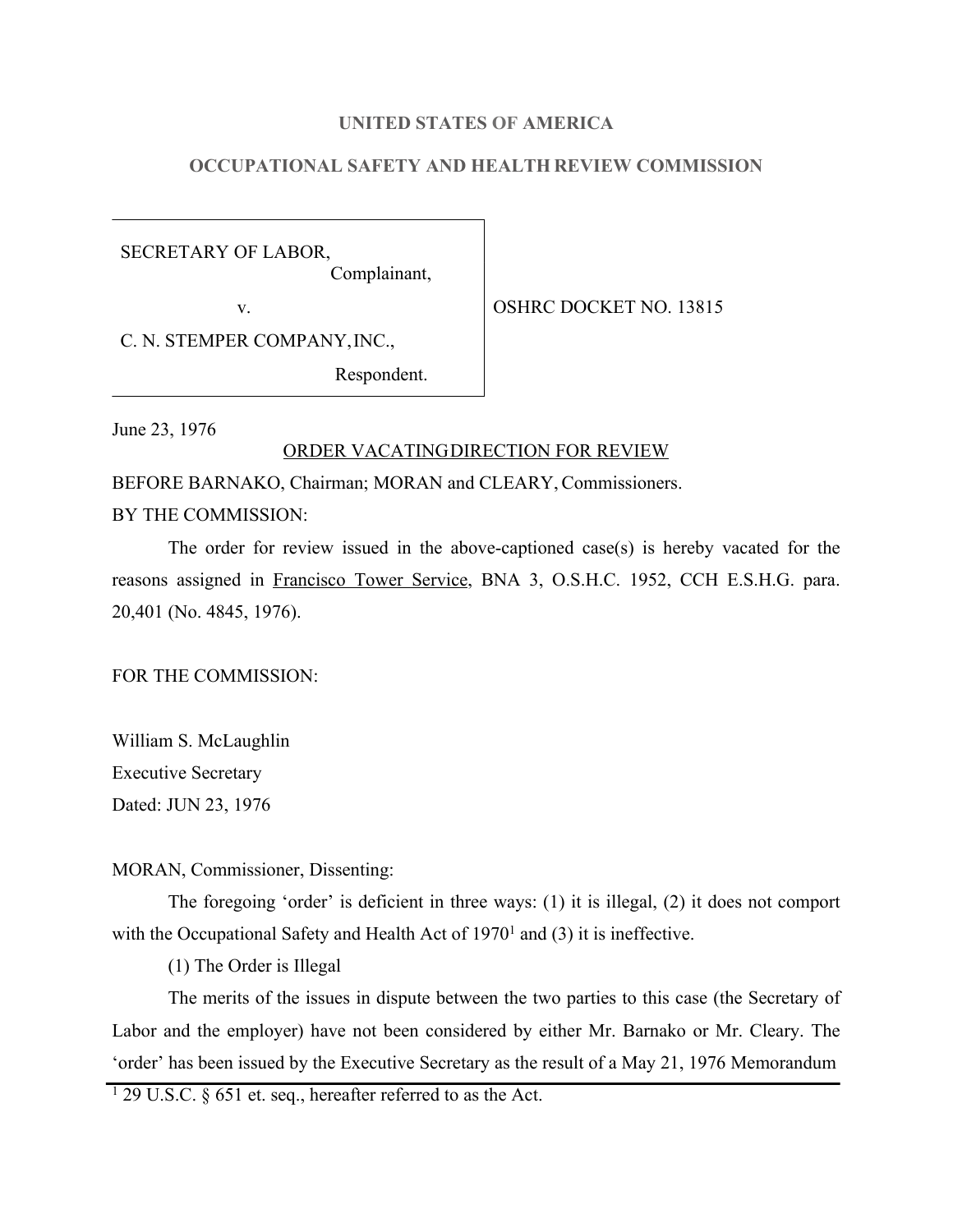which is attached hereto as Annex II. That Memorandum directs the Executive Secretary to vacate the direction for review filed in some 64 cases which are identified only by docket numbers contained upon a hand-written attachment thereto. In KFC National Management Corp. v. NLRB, 497 F.2d 298, 306 (2d Cir. 1974) it was held that fundamental concepts of administrative due process were violated where the merits of an NLRB case were not considered by the members of that Board in rendering its disposition of the case.

The order which has been issued in this case does not even pretend to address the merits of the issues in dispute. This fact, plus the attached Memorandum which states the manner in which the order issued and indicates the total lack of consideration it received from the members of this Commission, makes it clear that this order violates 'fundamental concepts of administrative due process.'

(2) The Order Does Not Comport With The Act

The order is also illegal because it deprives one of the members of this Commission of the express statutory authority to cause a decision of one of the Commission's Administrative Law Judges (ALJ) to be reviewed by the Commission members.

The Act confers upon each of the three members of the Commission the power to cause a decision made by one of its ALJs to be reviewed by the three-member tribunal. This is made clear by the wording of 29 U.S.C. § 661(i) providing that the report of the ALJ 'shall become the final order of the Commission within thirty days after such report . . . unless within such period any Commission member has directed that such report shall be reviewed by the Commission.' (Emphasis supplied.)

The plain meaning of the phrase 'such report shall be reviewed' manifests a clear Congressional intent that the Commission members would thereupon reexamine judicially the ALJ's findings of fact and conclusions of law. Use of the word 'any' unmistakably signifies a Congressional intent to confer authority upon each of the three members acting individually. This provision is included in the same section of the Act which specifies that 'two members of the Commission shall constitute a quorum' and that

'. . . official action can be taken only on the affirmative vote of at least two members.' 29 U.S.C. § 661(e).

From the choice of words in these two subsections, it can be logically concluded that Congress intended to grant to each of the three members the power to place an ALJ's decision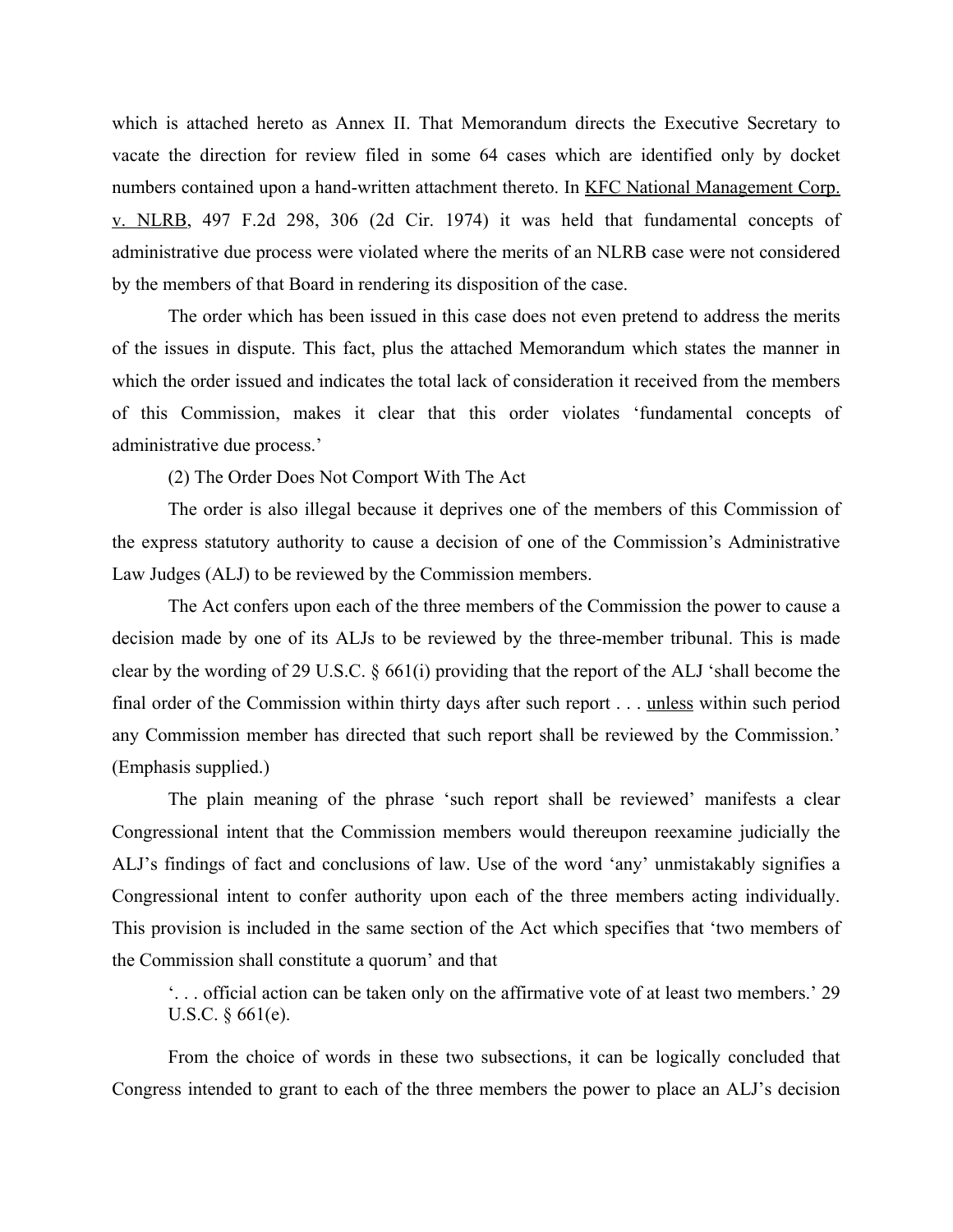before the tribunal for disposition—but that a disposition thereon would only be authorized by the vote of a majority of the members.

Thus, each of the three members has a statutory grant of authority. The order in this case, however, is an effort by two of the members to deprive the third member of that statutory authority. To permit such a result would be to thwart the very purpose which Congress sought to realize by definitely fixing the power in any single member.

Section 661(a), which establishes the Review Commission, states that it

'shall be composed of three members who shall be appointed by the President, by and with the advice and consent of the Senate, from among persons who by reason of training, education, or experience are qualified to carry out the functions of the Commission under this Act.'

This section of the Act has been held to have significance to reviewing courts. Brennan v. OSAHRC and Republic Creosoting Co., 501 F.2d 1196, 1198 (7th Cir. 1974); Brennan v. Gilles & Cotting, 504 F.2d 1255, 1262 (4th Cir. 1974). The structure of the Commission's membership after the fashion of a tripartite labor arbitration tribunal with one 'labor,' one 'management' and one 'neutral' member is discussed at pp. viii-ix of Annex I of this opinion. See infra.

Thus, the general purposes of creating a three-member tribunal of experts, the language of the Act itself, and the action of the President in structuring it as he did, all combine to demonstrate the intent to create a body of experts who shall gain experience by length of service—a body which shall be independent of Executive authority except in its selection with each member free to exercise his judgment without the leave or hindrance of any other official or any department of the government.

It is quite evident that one member of a collegial tribunal whose judgment cannot be exercised when it contravenes the will of the other members cannot be depended upon to maintain an attitude of independence against the latter's will. Such a result places a premium on conformity, reduces independence of thought, and defeats the very purpose of a multi-member tribunal representing varying backgrounds and experience.

The Commission itself has taken the position that each of its members has the statutory right to direct review of an ALJ's decision. In Secretary v. Thorleif Larsen and Son, Inc., 12 OSAHRC 313, 314 (1974) the Commission was faced with a case where a member who had directed review of an ALJ decision within the  $\S$  661(i) thirty-day period subsequently filed a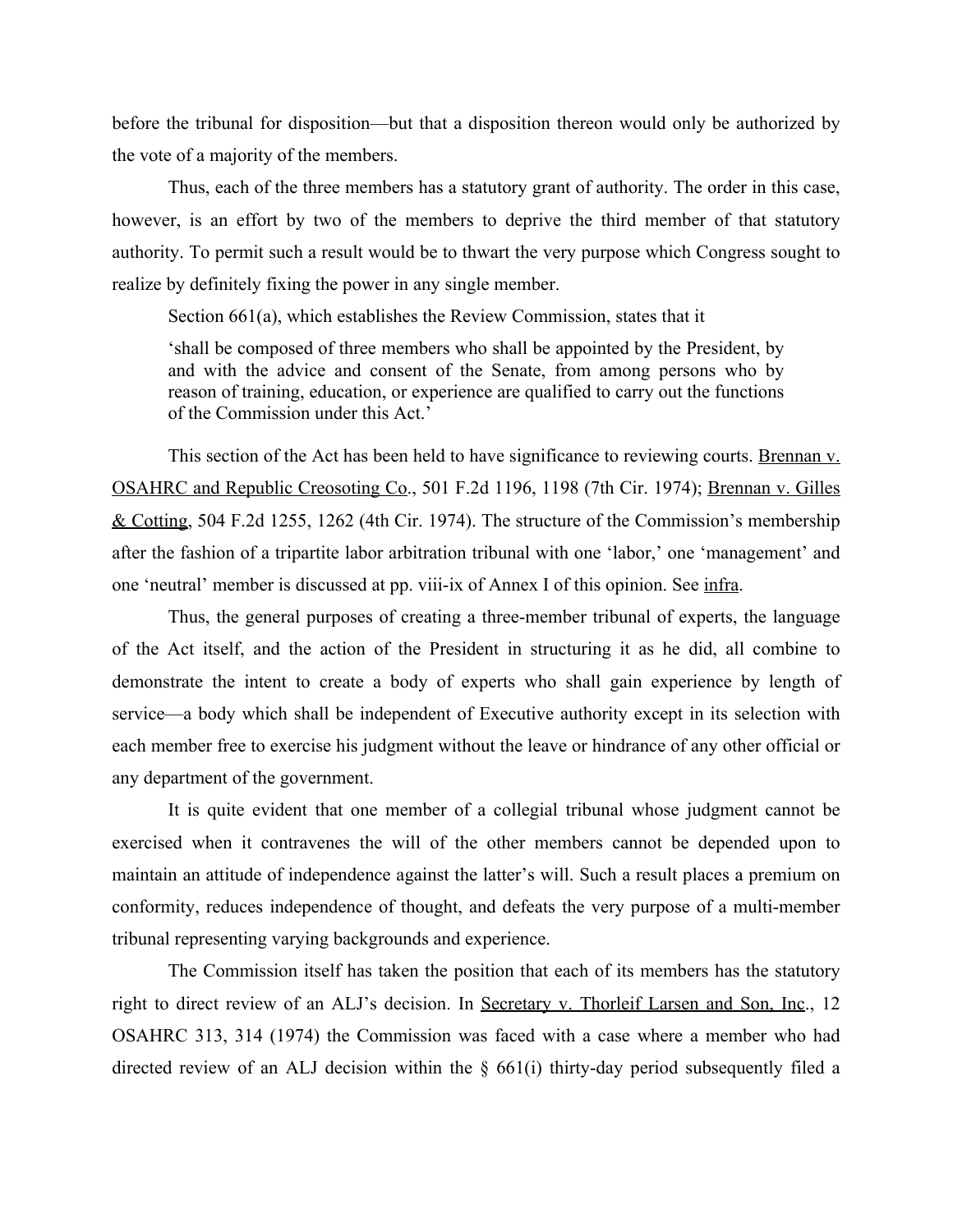notice withdrawing the same after that period had expired. The decision held that this could not be done because it 'would have the effect of denying the other members of the Commission an opportunity to act on the case.' That, of course, is exactly what has been done in the matter presently before this body—except that it has happened to one member rather than 'other members.' That same decision further stated:

It is the statutory right of each member of the Commission to direct review of any case. (Emphasis supplied.)

(3) The Order is Ineffective

Not only does this order violate fundamental concepts of administrative due process and illegally deprive a member of this Commission of a statutory right, but it has no force or effect upon the parties to this case since it neither affirms, modifies nor vacates the matters placed in issue by respondent's notice of contest. Consequently, there is no final order as to those contested issues and they continue to pend before the Commission undecided.

When duly contested, there is no requirement that an alleged violation be abated nor can the Secretary of Labor collect any monetary penalties—or rely on this case to prove a prior violation—until a final order is issued. 29 U.S.C. § 659(c).

I discussed these matters at greater length, including the reasons why my colleagues are proceeding in this unusual manner, in Secretary v. Francisco Tower Service, OSAHRC Docket No. 4845, February 6, 1976, which I attach hereto as Annex I and incorporate by reference herein. The instant case differs from **Francisco Tower** in the wording of the direction for review. The full text in this case provides that:

'Pursuant to 29 U.S.C. § 661(i), I hereby direct that the decision of the Administrative Law Judge in the above-entitled case shall be reviewed by the Commission.'

However, this does not alter what I said in Francisco Tower concerning the illegality of the vacation order.

The orders of three different appellate courts support the proposition that this 'Order Vacating Direction for Review' is ineffective. In Gurney Industries, Inc. v. OSAHRC, No. 73–1818 (4th Cir., November 28, 1973), it was held that a Commission order of remand to an ALJ could not be the subject of a petition for review because:

'The Commission's order . . . does not affirm, modify or vacate the Secretary's citation or proposed penalty nor does it direct 'other appropriate relief.' It is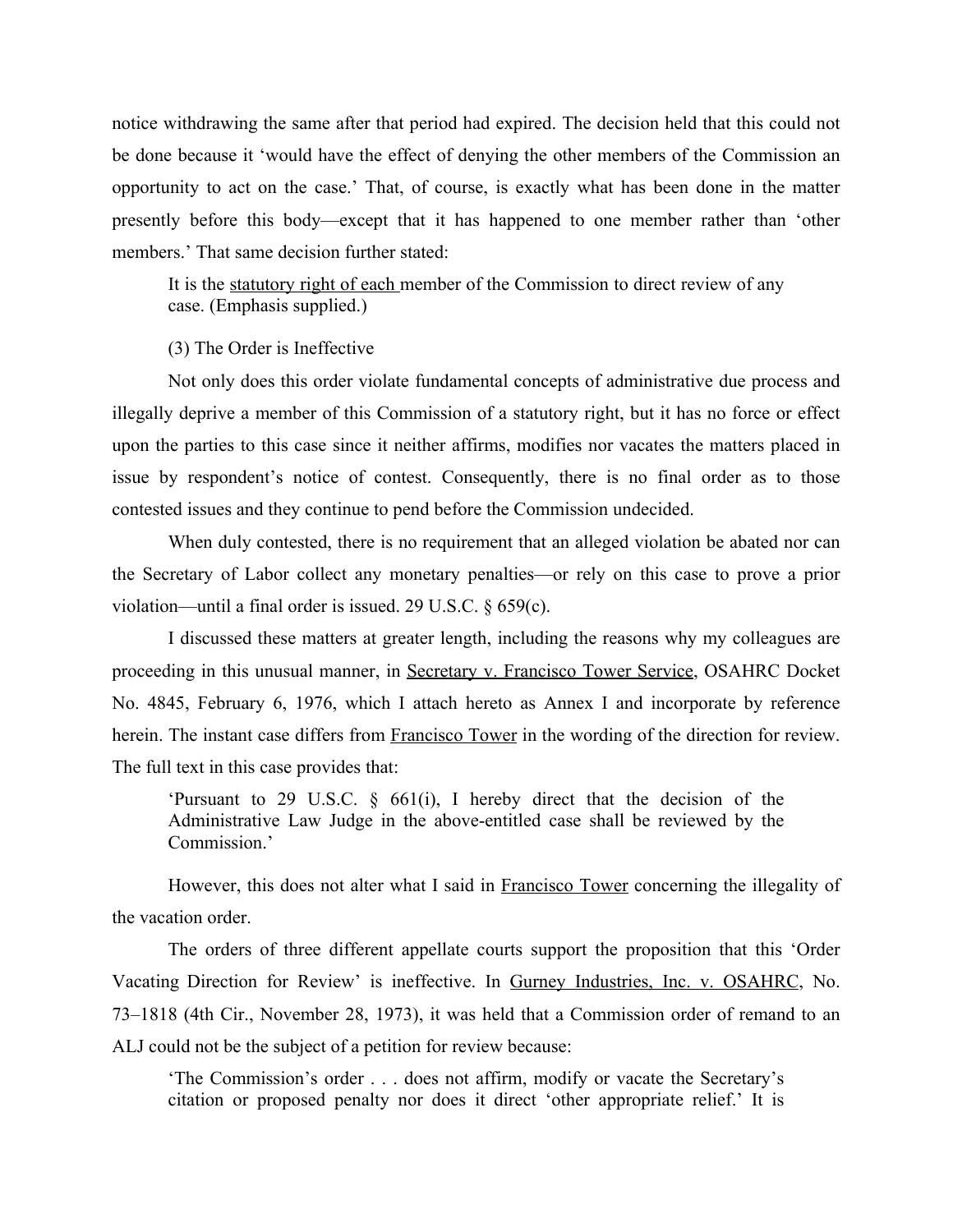therefore, not the type of order which automatically becomes final within thirty days under 29 U.S.C.A. § 659(c).'

That order cited Chicago Bridge & Iron Company v. OSAHRC, No. 73-1181 (7th Cir., May 31, 1973), which held that:

'Unless and until petitioner is aggrieved, or adversely affected, by an order requiring it to abate certain practices, or granting other relief against it, appeal to this court is improper.'

Even stronger support for the position taken herein is found in Armor Elevator Company,

Inc. v. OSAHRC, No. 72–1996 (6th Cir., February 1, 1973), which stated:

'[I]t appearing to the Court that because within thirty days of the filing of the hearing examiner's report a member of the respondent Commission directed that said report be reviewed by the Commission, it is concluded that the report of the hearing examiner did not become a final order of the Commission (29 U.S.C. §  $661(i)$ ). It is therefore concluded that the order from which this appeal was sought to be perfected was not a final order and that the respondent's motion to dismiss should be sustained . . ..'

Finally, I must again point out that my colleagues do not practice what they preach. In

Secretary v. P & Z Co., Inc., OSAHRC Docket No. 14822, May 21, 1976, Messrs. Barnako and Cleary stated without any reservations that:

'[T]he Commission and its administrative law judges are mandated by the Act to state findings of fact, conclusions of law, and the reasons or basis therefor in all decisions and reports.' (Emphasis added.)

Their order in this case does not comply with any of these requirements. In  $\underline{P} \& \underline{Z}$  they remanded the case to the Judge because he did 'not state reasons or basis for his conclusions to vacate the citations.' Here, however, they disregard their own rule. As I have indicated in many decisions, the Barnako-Cleary 'rules' are applied only when they serve my colleagues' purpose. In those cases where their rules do not serve their purpose, they seem to develop a temporary case of judicial myopia.

[Text of Annex I follows]

MORAN, Commissioner, Dissenting:

With this 'order' Messrs. Barnako and Cleary continue their illegal scheme of depriving a duly appointed and qualified member of this Commission from exercising his statutory right to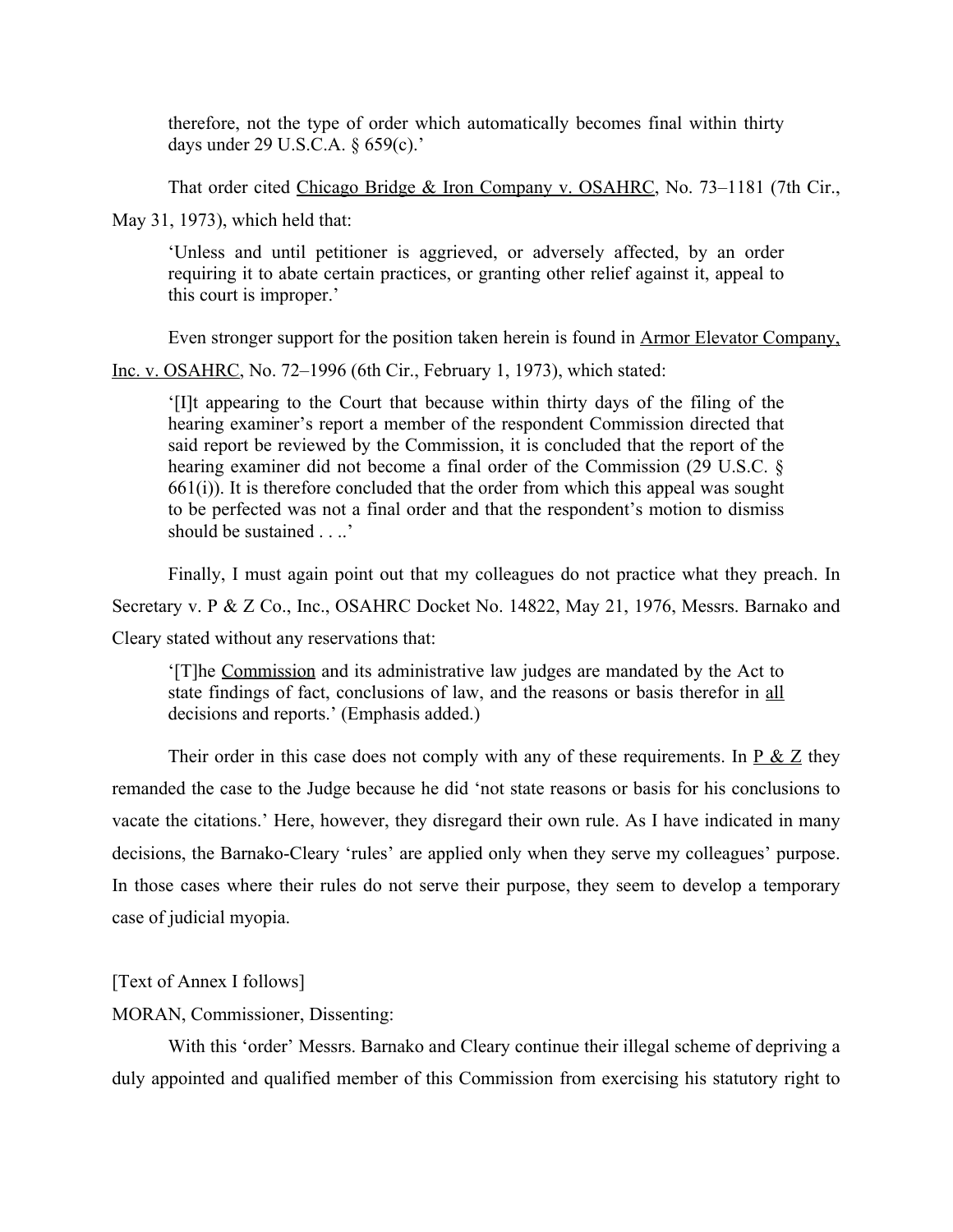cause decisions of Administrative Law Judges to be reviewed. 29 U.S.C. § 661(i). They do this by adoption of this 'Order Vacating Direction For Review.'

Not only does this order illegally deprive a member of this Commission of a statutory right but it has no force or effect upon the parties to this case since it neither affirms, modifies nor vacates the matters placed in issue by respondent's notice of contest. Consequently, there is no final order as to those contested issues and they continue to pend before the Commission undecided.

When duly contested, there is no requirement that an alleged violation be abated nor can the Secretary of Labor collect any monetary penalties—or rely on this case to prove a prior violation—until a final order is issued. 29 U.S.C. § 659(c).

I discussed these matters at greater length, including the reasons why my colleagues are proceeding in this unusual manner, in Secretary v. Francisco Tower Service, OSAHRC Docket No. 4845, February 6, 1976, which I attach hereto as Annex I and incorporate by reference herein.

[Text of Annex I follows]

MORAN, Commissioner, Dissenting:

This order is without force or effect since it neither affirms, modifies nor vacates the citation or proposed penalty. Consequently, there is no final order, and the issues in dispute in this case continue to pend before the Commission undecided. Until a final order has issued, there is no requirement that an alleged violation be abated nor can the Secretary of Labor collect any monetary penalties.

29 U.S.C. § 659(c) establishes the procedure for adjudicating alleged violations of the Occupational Safety and Health Act of 1970 (29 U.S.C. § 651 et seq., hereafter the Act) when a cited employer contests the citation or penalty proposal, as the respondent in this case has done. Once the employer, within the time period prescribed, 'notifies the Secretary that he intends to contest,' the Commission 'shall afford an opportunity for a hearing.' That has been done in this case. However, the statute goes on to provide as follows:

'The Commission shall thereafter issue an order, based on findings of fact, affirming, modifying or vacating the Secretary's citation or proposed penalty, or directing other appropriate relief, and such order shall become final thirty days after its issuance.' (Emphasis supplied.)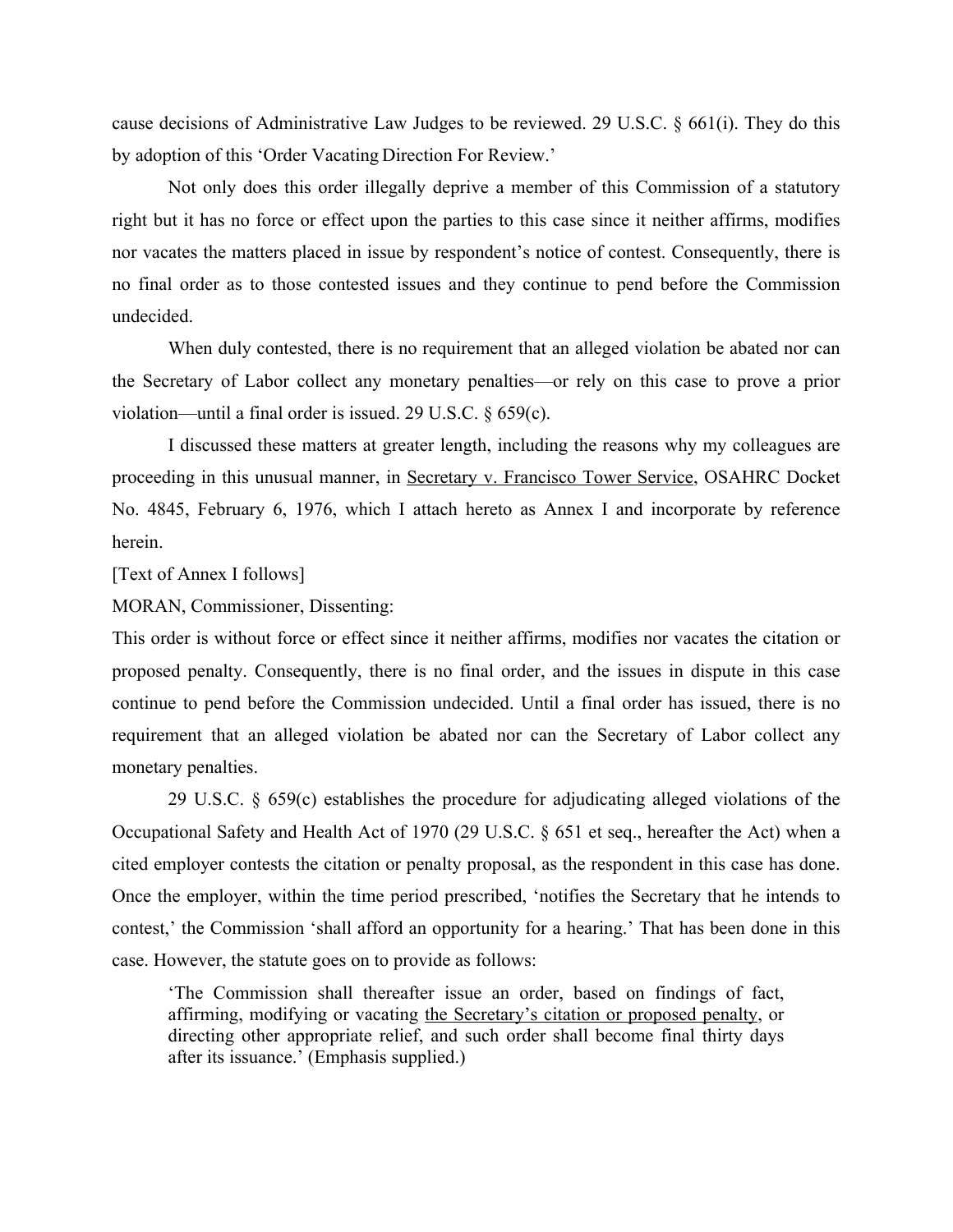That has not been done in this case. No final action has been taken on the citations or proposed penalties.

The above-cited provision of law is the only statutory authorization for the issuance of orders giving final disposition to a citation or proposed penalty which has been contested in accordance with § 659. Since the respondent in this case did contest this enforcement action under that section of law—and the Commission has not yet acted upon the Secretary's citation—the matters raised by respondent's notice of contest remain undecided.

Section 666(d) specifies that a respondent shall not be required to abate the alleged violation until the Commission acts on the citation. It provides that the period for correcting a violation 'shall not begin to run until the date of the final order of the Commission.' (Emphasis supplied.)

Penalties, of course, cannot be collected by the Secretary of Labor unless he can demonstrate that any dispute over their amount has been adjudicated in accordance with law. Where an order such as this takes no action on the 'Secretary's citation or proposed penalties,' a respondent will be legally entitled to decline any request by the Secretary for payment. Should that happen and the Secretary then proceed in court to collect payment he would be unable to prevail since he could not show any disposition of the 'Secretary's citation or proposed penalties.'

Another section of the Act is even more specific in this regard. § 660(b) allows the Secretary of Labor to obtain enforcement of any 'final order' of the Commission if he files a petition therefor in the appropriate court of appeals provided that no adversely affected party has filed a petition for review within 60 days of the Commission's  $\S$  659(c) order. This section goes on to provide that 'the Commission's finding of fact and order shall be conclusive in connection with any [such] petition for enforcement.' Here, since the Commission has made no findings of fact itself—and has not adopted the Judge's findings of fact—no petition for enforcement would lie even if this 'Order Vacating Direction for Review' could qualify as a § 659(c) final order.

Nor is any appeal of this 'order' permitted. The only Commission order which can be appealed is '. . . an order of the Commission issued under subsection (c) of section 659 . . ..' 29 U.S.C. § 660(a).

Furthermore, in appeals as well as enforcement petitions, the Act provides that there must be Commission findings of fact. In this regard  $\S$  660(a) provides that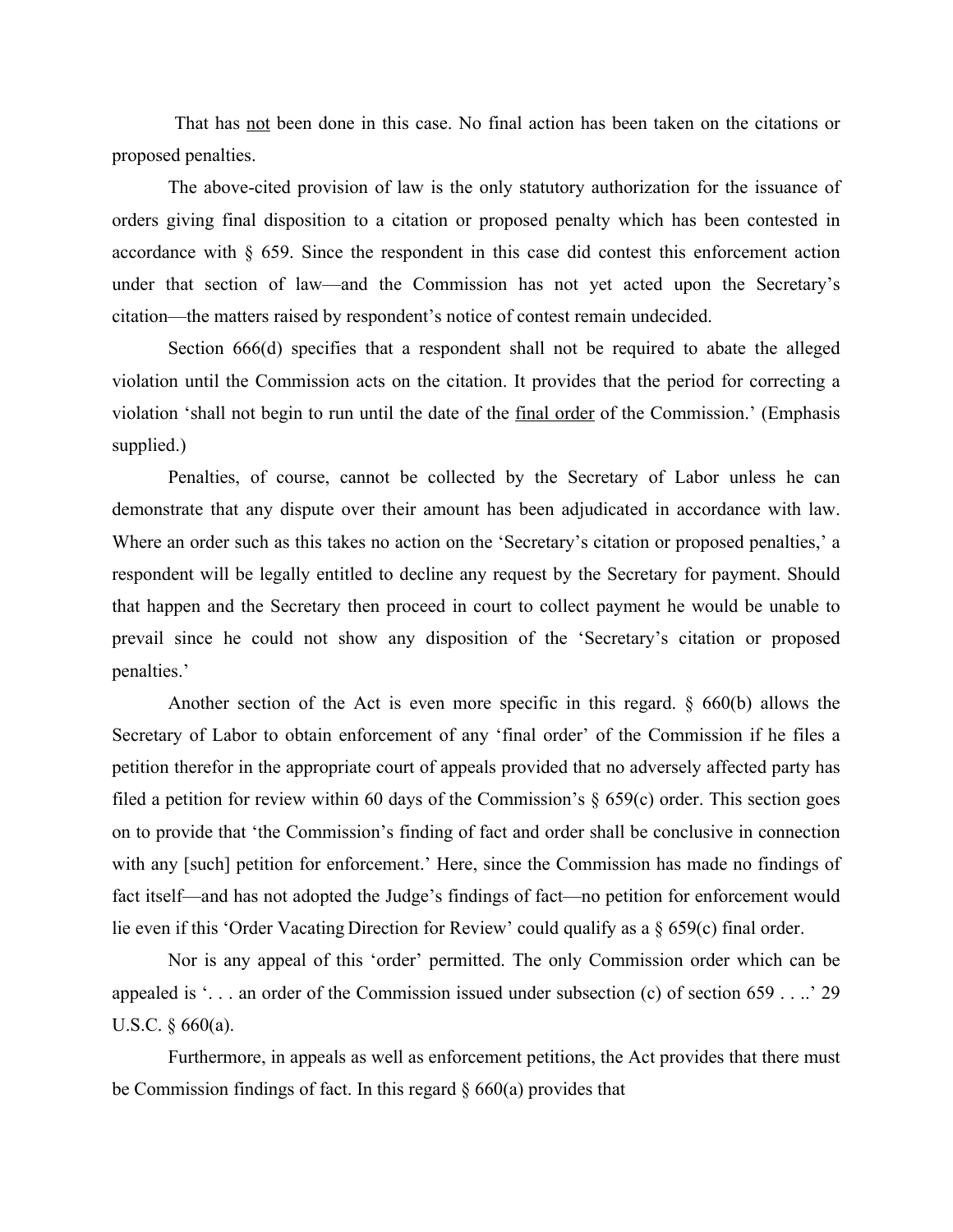'The findings of the Commission with respect to questions of fact, if supported by substantial evidence on the record considered as a whole, shall be conclusive.'

Messrs. Barnako and Cleary have here declined to make any findings with respect to questions of fact—nor have they adopted the findings with respect to questions of fact which were made by the Judge below. Consequently, this 'Order Vacating Direction for Review' prevents both the Secretary of Labor from filing an appeal or a petition for enforcement and any other 'adversely affected or aggrieved' party from obtaining a review in the Court of Appeals because of two reasons: (1) there is no  $\S 659(c)$  order, and (2) there are no findings of fact.

A case for disposition by this Commission arises when a cited employer contests the complainant's enforcement action within the time prescribed. 29 U.S.C. § 659. A trial is held on the issues raised by the parties at a subsequent date before one of this Commission's Administrative Law Judges (a position which, at the time this statute was enacted, was known as 'hearing examiner'). 29 U.S.C. § 661(i). That section of the law then goes on to provide that:

'The report of the hearing examiner shall become the final order of the Commission within thirty days after such report . . . unless within such period any Commission member has directed that such report shall be reviewed by the Commission.' (Emphasis supplied.)

This is the only statutory provision giving finality to an Administrative Law Judge's decision.<sup>1</sup> Such a decision cannot 'become the final order of the Commission' if any Commission member directs that 'such report shall be reviewed by the Commission' within the time prescribed. See Secretary v. Gurney Industries, Inc., 6 OSAHRC 634, 637–641 (1973).

There is no dispute over the fact that one member of the Commission, acting pursuant to the above-stated statutory provision, directed that the Commission review the Judge's decision in this case. The Commission, however, has failed to act upon that decision. It has not reviewed the Judge's report. This 'order' does not address itself to the Judge's findings in any way. It simply purports to vacate the direction for review. Furthermore, the majority neither asserts, suggests, nor implies that the 'order' herewith entered has the effect of adopting the decision below.

<sup>&</sup>lt;sup>1</sup>There is a parallel provision in the Administrative Procedure Act. 5 U.S.C. § 557(b) provides, in part, that '. . . the presiding employee . . . shall initially decide the case . . .. When the presiding employee makes an initial decision, that decision then becomes the decision of the agency without further proceedings unless there is . . . review on motion of the agency within time provided by rule.' (Emphasis supplied.) [Footnote numbering taken from original.]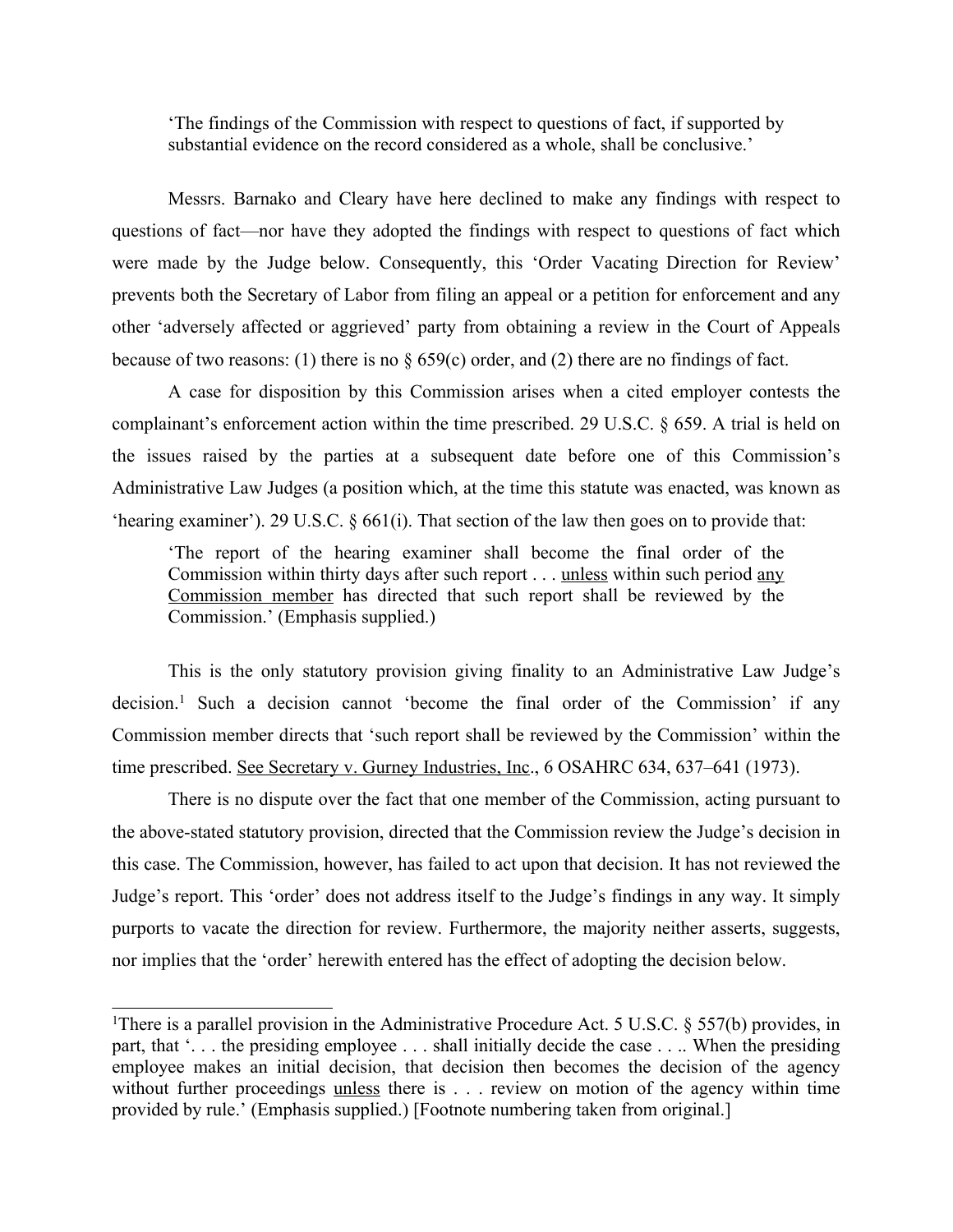The full text of the direction for review is stated in the Commission order except for the first paragraph thereof which provides the following:

'Pursuant to the authority contained in 29 U.S.C. § 661(i), the undersigned hereby directs review of the decision of the Judge in the above-entitled case.'

My colleagues, in effect, find that this direction for review is ineffective because of vagueness. It does not, they say, present an 'issue' for adjudication by the Commission under the Act. A simple reading of the above-quoted first paragraph thereof, however, disproves that assertion. Review is directed 'of the decision of the Judge.' The direction puts the Judge's decision in issue. It is not limited to any portion thereof, nor indeed is there any statute, regulation, rule, practice or decision which requires a member of this Commission to specify particular 'issues' in such directions or to prevent a member from directing review of the entire decision of the Judge if that be his disposition. However, even if the direction for review specified particular 'issues,' the Commission's review of the Judge's decision in such a case would not be limited to the issues so specified in the direction for review. This point was made clear in Accu-namics, Inc. v. OSAHRC, 515 F.2d 828, 834 (5th Cir. 1975).<sup>2</sup>

The action taken by Messrs. Barnako and Cleary in this case is nothing less than an unabashed attempt to deprive a member of this Commission of a statutory right to have a particular decision reviewed.

Congress created this agency for the single purpose of 'carrying out adjudicatory functions under the Act.' 29 U.S.C. § 651(b)(3). It provided that it should operate as a bi-level tribunal consisting of Administrative Law Judges who preside at trials and make the initial decisions, with review thereof by the three members of the Commission sitting as a panel to review such decisions and issue final orders. 29 U.S.C. §§ 659(c), 661(a), 661(d), and 661(i). It further provided that each of the three members

'. . . shall be appointed by the President, by and with the advice and consent of the Senate, from among persons who by reason of training, education, or experience are qualified to carry out the functions of the Commission under this Act.' 29 U.S.C. § 661(a).

§ 661(b) provides that the 'terms of members of the Commission shall be six years . . ..'

<sup>&</sup>lt;sup>2</sup> The pertinent APA provision is 5 U.S.C. § 557(b): 'On . . . review of the initial decision, the agency has all the powers which it would have in making the initial decision except as it may limit the issues on notice or by rule.'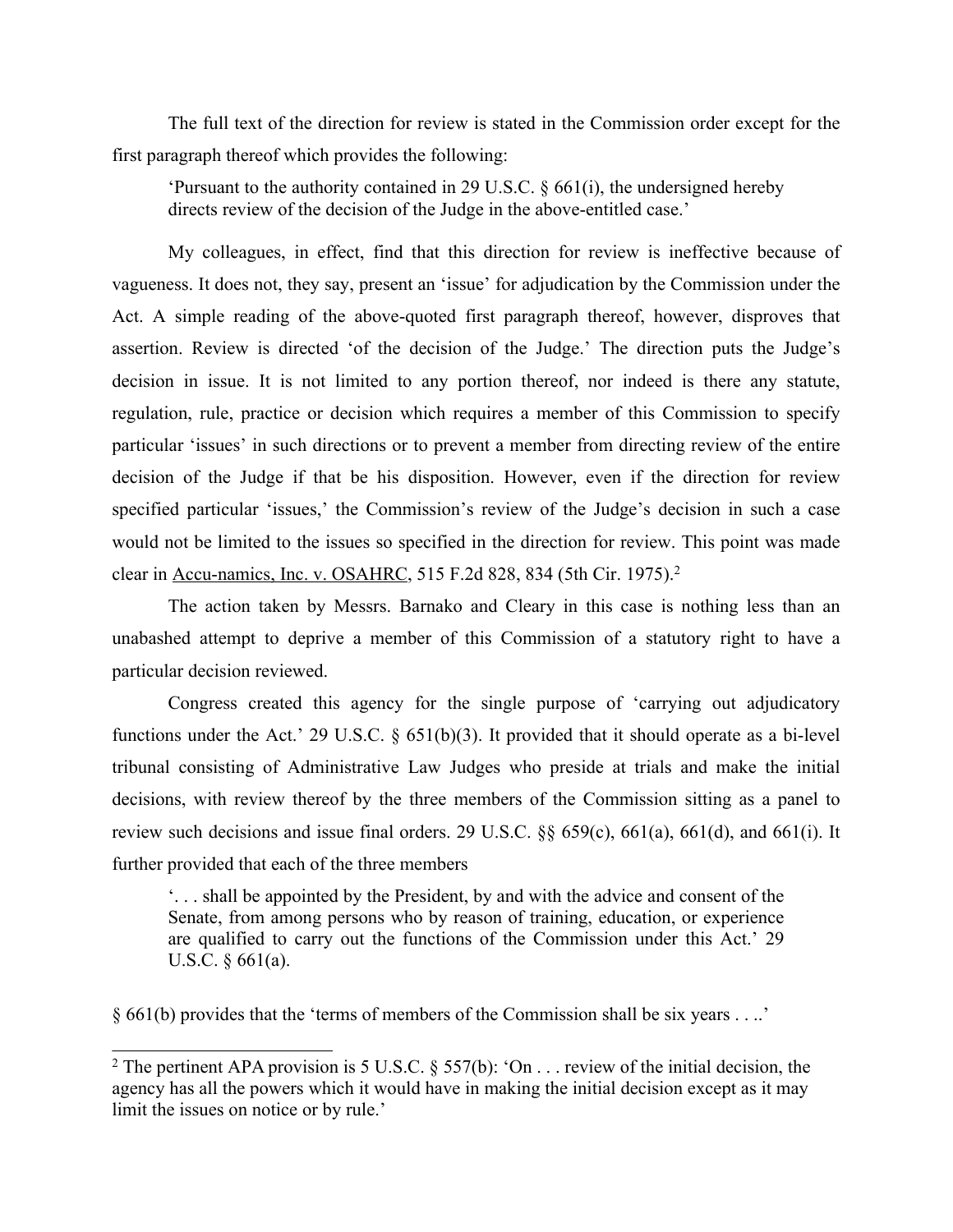The Act makes only one exception to the provision that the Commission members shall operate as a collegial tribunal in carrying out its adjudicatory functions under the Act. In § 661(i) it clearly grants to 'any' single member the power to require that an Administrative Law Judge's decision shall be reviewed by the tribunal.

With this order, however, Messrs. Barnako and Cleary have combined to deprive a duly appointed and qualified member of the Commission of this statutory grant of authority. They have abrogated to themselves the authority which the Act gave to someone else. They have done this to impede the free flow of ideas which inevitably springs from the collegial process. Nevertheless, even if their purpose could be truthfully regarded as sound public policy, it could not be legally accomplished because rulings articulated in Commission decisions—no matter how beneficial—cannot rise beyond the Congressional delegation in the enabling legislation. The fixing of a definite power in a statute—that of an individual member to cause the Judge's decision to be reviewed by the members of the Commission—is enough to establish the legislative intent that the power is not to be curtailed or restricted. What Congress has given cannot be taken away by members of this Commission. The Supreme Court stated it this way in Humphrey's Executor v. U. S., 295 U.S. 602 (1935):

'The sound application of a principle which makes one master in his own house precludes him from imposing his control in the house of another who is master there.'

In the Justinian Code, this rule was expressed more succinctly: 'Delegata potestas non potest delegari,' which Henry Campbell Black translates as 'a delegated power cannot be delegated.'<sup>3</sup> This longstanding rule of law, however, has not deterred Mr. Barnako and Mr. Cleary from delegating to themselves what Congress has delegated to me.

Congress deliberately chose to establish this Commission with three members, and the President, by his selection of persons of diverse backgrounds to constitute the original membership, fully implemented that collegial purpose.<sup>4</sup> It was generally assumed that the

<sup>3</sup> Black's Law Dictionary 512 (rev. 4th ed. 1968).

A March 19, 1971 announcement from the Office of the White House Press Secretary included the following:

<sup>&#</sup>x27;The President today announced his intention to nominate Robert D. Moran, James F. Van Namee, and Alan F. Burch to be members of the Occupational Safety and Health Review Commission . . ..'

The announcement went on to describe these nominees in these terms: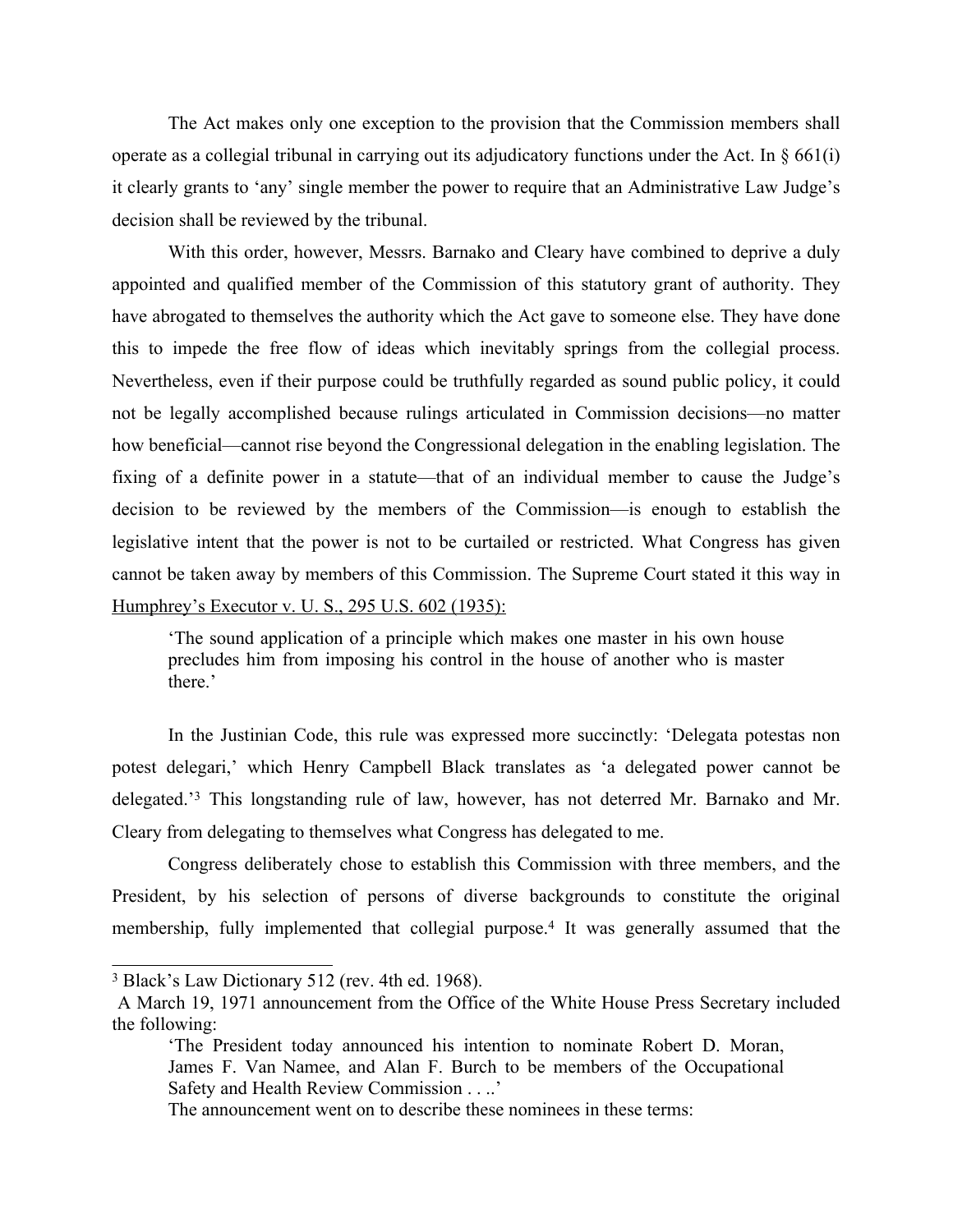tribunal would be truly impartial if its decisions included input from persons whose past experience had been in the business and organized labor communities with an additional member who came from neither—much in the same manner as a tripartite labor arbitration panel. It was not intended—not even contemplated—that two of the members would combine to impose a gag rule on the remaining member—thereby frustrating the purpose of having three different in-puts into all Commission decisions. Certainly from the language of the Act cited supra, the establishment of a three member tribunal, and the President's action in constituting it as he did, it can fairly be concluded that each member was to be free to exercise his individual judgment without the leave or hindrance of any other member or any combination of other members.

I asserted earlier that the reason for this deprivation of my statutory right to cause the Commission to review a decision of an Administrative Law Judge was to 'impede the free flow of ideas.' At this point I will undertake to relate some reasons which lead me to this conclusion.

The action taken by my colleagues in this case is a continuation of a policy which began shortly after Mr. Barnako took office on August 1, 1975. It has been detailed in the public press. See, for example, The Washington Star, November 27, 1975 article entitled 'Press Releases on Failures Helped Demote Chief of Health Unit,' a copy of which is attached hereto as Appendix A. The matter was summarized by the St. Louis Labor Tribune in a January 22, 1976 editorial entitled '(Don't) Let The Sunshine In' which is quoted herewith without elaboration:

'An OSHA official's attempts to let a little sunshine in on his record led to his replacement as captain of the Administration's Review Commission and eventually to virtual exclusion from the business conducted by his fellow commissioners.

Robert D. Moran is still on the team (his term runs until 1977), but in the meantime he isn't even invited into the huddles anymore.

Appointed first chairman of the commission in April 1971, Moran established a practice of publishing news releases (about five a week) on the wins and losses of his Review Commission on 'significant cases.'

This pristine innocence was not acceptable to his bosses at the Labor Department who cautioned him to keep his mouth shut in late '73, nor to the superchief over at the White House, who last August 5, replaced him as Chairman of the Commission.

He was replaced by a man called Frank R. Barnako, a lawyer for Bethlehem Steel, who immediately discontinued the news releases and reduced the dissemination of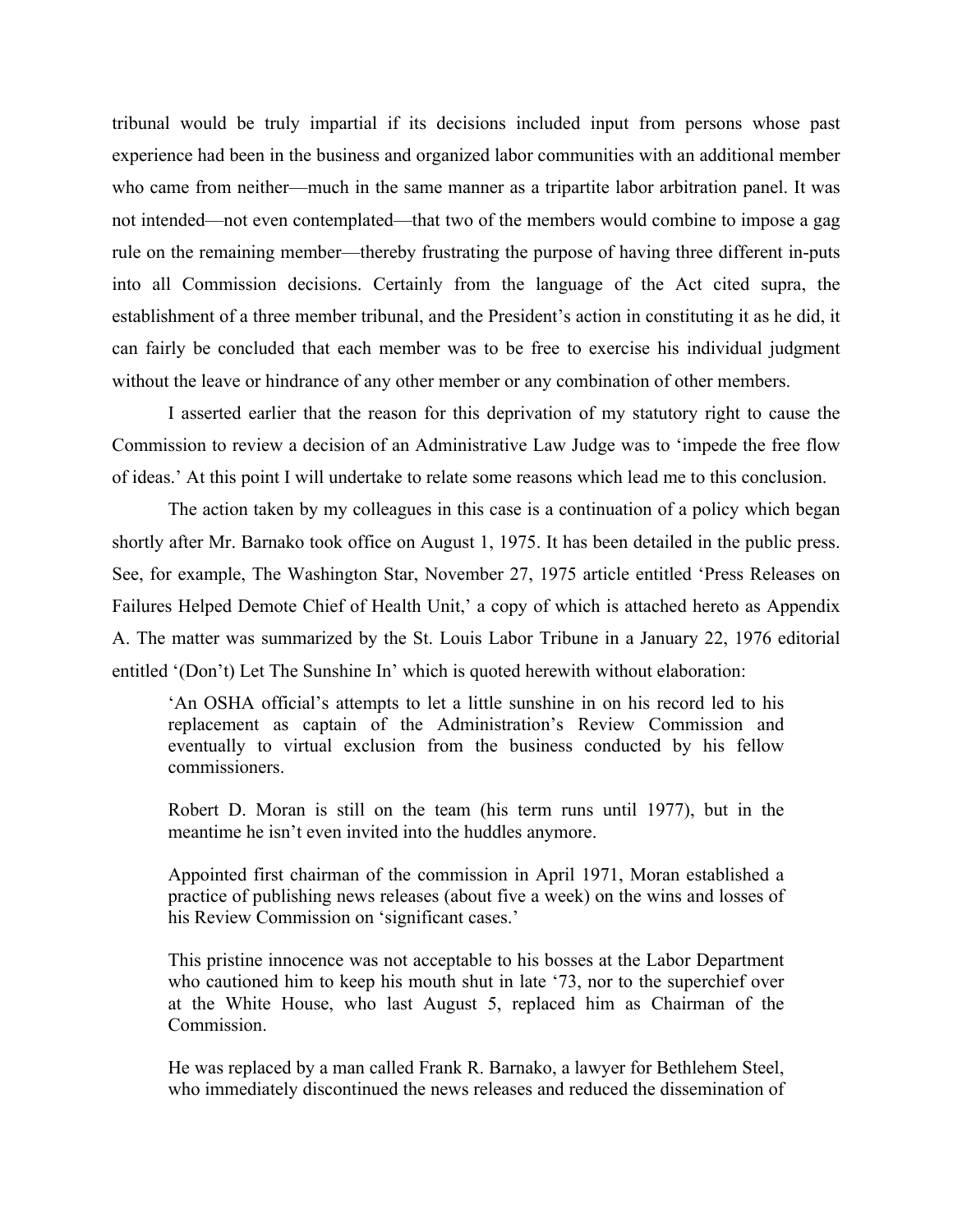information about the Commission's activities to a bare minimum.

But, Moran, his mind sated with the ideals of the 'Freedom of Information Act,' stubbornly persisted in his attempts to keep the public informed on the disposition of cases which came before the Review Commission.

This, in turn, led Barnako, et. al., to illegally exclude Moran from the deliberations of the Commission and to conduct business without permitting him to participate. Moran filed suit citing 16 cases in which the Commission denied a review of an administrative law judge's decision on an OSHA complaint without informing Moran of its action.

Foul, cried Moran and marched off to the United States District Court in Washington, D.C. declaring his rights as a public official have been abrogated and demanding that they be restored by the courts and appropriate damages be assessed against the defendants.

The Labor Tribune applauds Robert D. Moran, a man who won't be muffled, and wishes him well in his litigation.'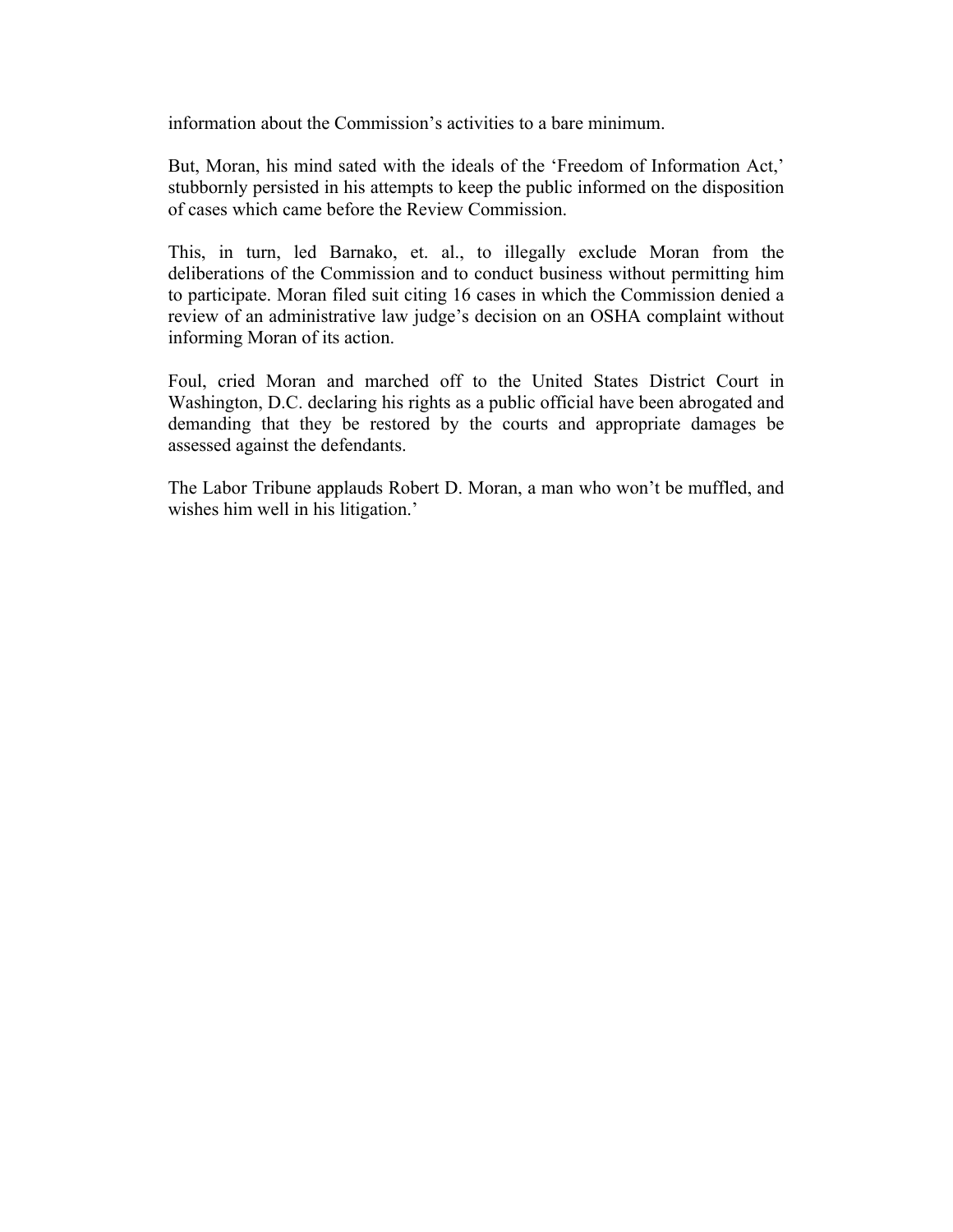The Hartford Courant took a somewhat similar view in a December 4, 1975 editorial 'OSHA Needs More Light' quoted in part as follows:13a13a

'When it enacted the Occupational Safety and Health Act of 1970, Congress enacted a law with which it is uncommonly difficult to comply. The OSHA hierarchy is making it more difficult, even as Congress tries to correct its mistakes.

\* \* \* Frank R. Barnako, newly-appointed chairman of the OSHA Review Commission, has directed that commission decisions will no longer be published either as news releases or formal reports—both have been done in the past.

The Review Commission is the 'supreme court' of a vast quasi-judicial system established to interpret OSHA regulations. Publication of its precedent-setting

<sup>&</sup>lt;sup>13a</sup> The full text of this editorial appears at page S.673 of the Congressional Record for January 28, 1976 with accompanying comments by Senator Lowell Weicker, quoted partially as follows: '. . . the decision of the Occupational Safety and Health Review Commission to cease publication of their rulings . . . cannot but adversely effect the fair administration of the law.'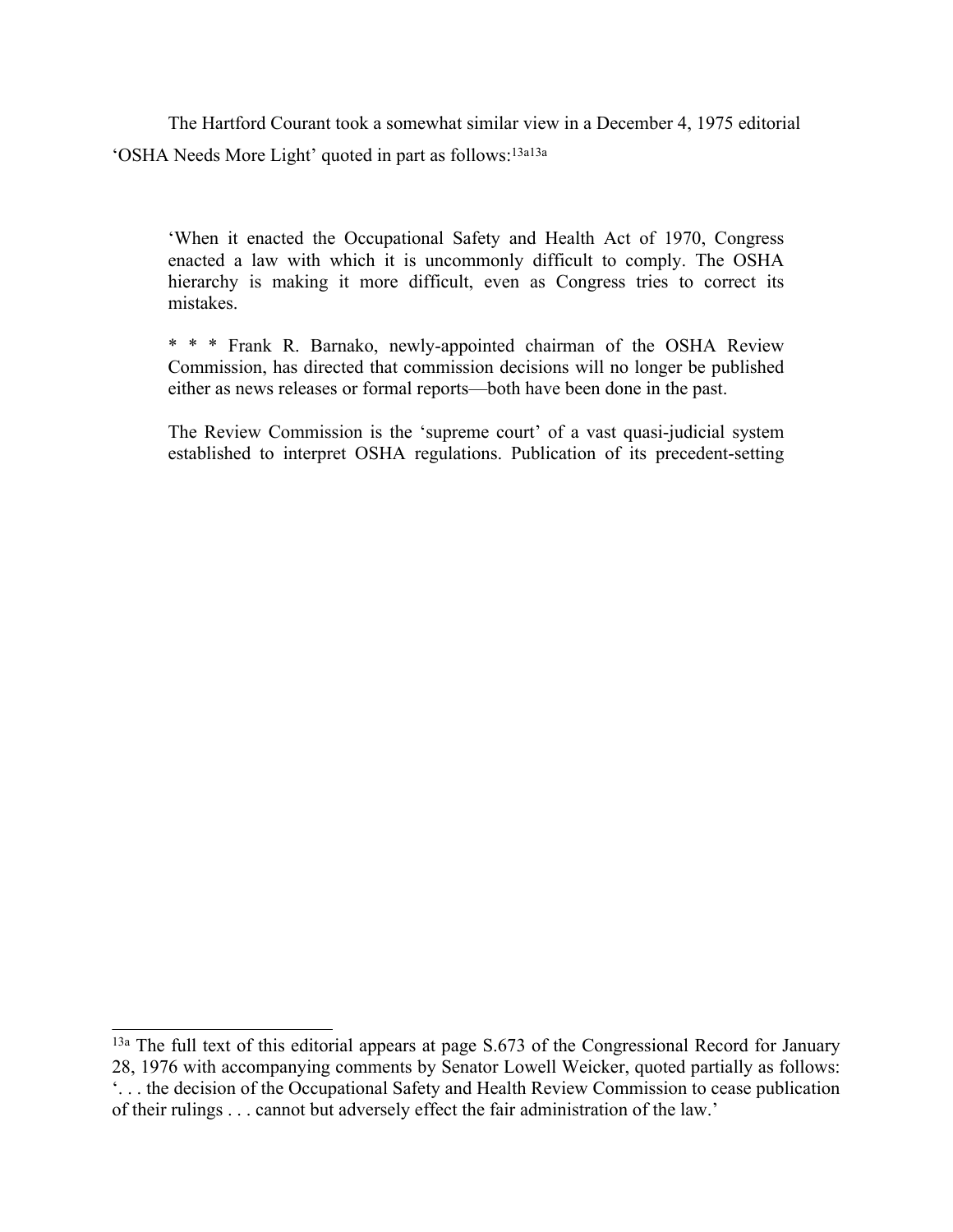decisions, usually in business and technical journals, can offer useful guidance to confused employers.

Mr. Barnako should reverse his no-news decision . . ..'

A December 4, 1975, editorial in the Honolulu Star-Bulletin entitled 'Too Much Openness' concluded with this statement:

'To most people, the OSHRC decisions will hardly make exciting reading, but they ought to be available to those who may be interested.'

The fact that this policy of impeding the free flow of ideas is directed only at the views of one member in particular can be amply demonstrated by the unresolved cases on the dockets of this Commission. During the period June 1, 1974, through November 30, 1975, there were directions for review filed by the three members in a total of 593 cases (most of them by Mr. Cleary). In 268 of these there was no petition for review by any party.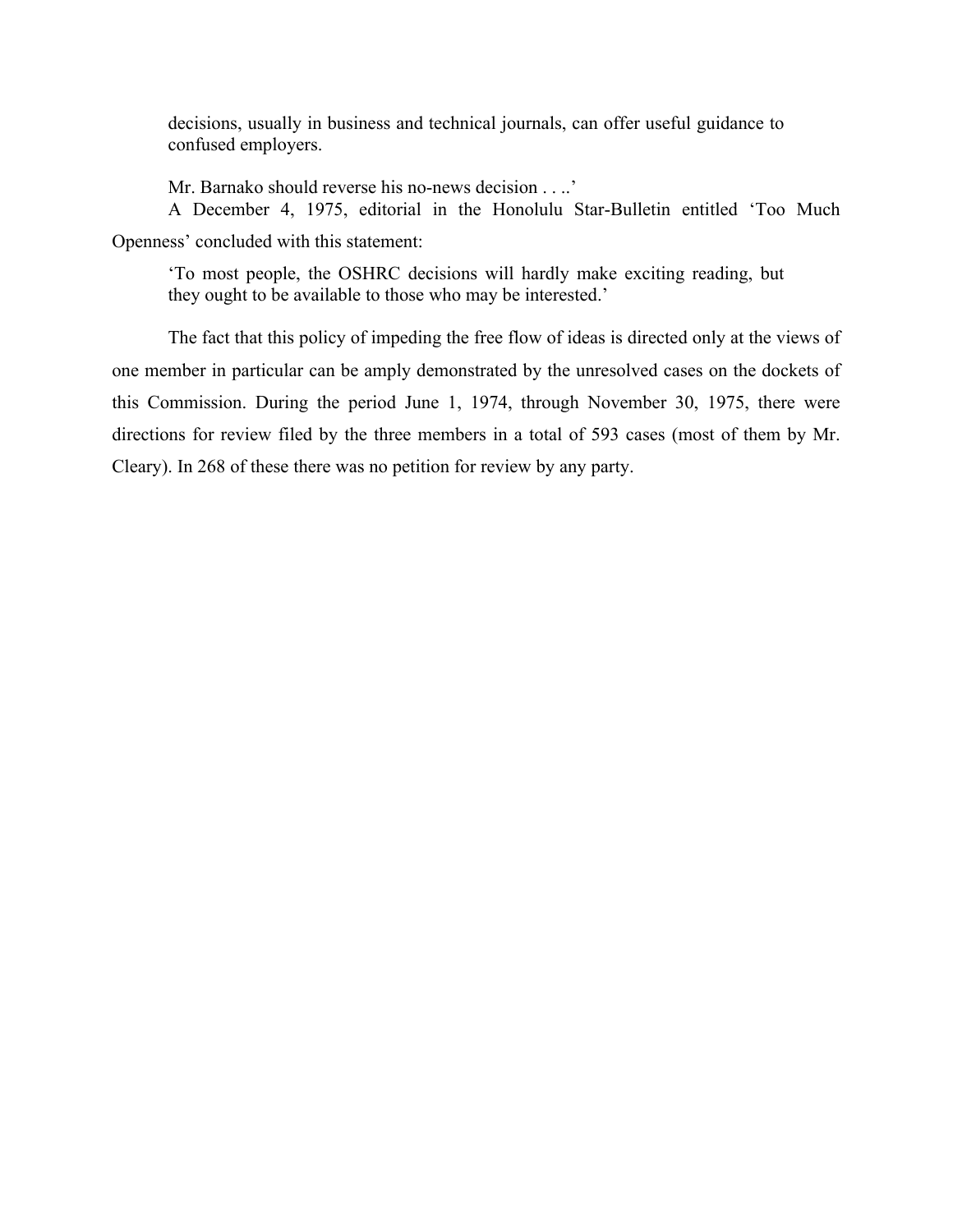In none of these cases (except those directions issued by me) has either Mr. Barnako or Mr. Cleary proposed an order vacating the direction for review. Nor has either of them—with respect to such directions for review—taken the position that they do here:

'If there is some appropriate reason for directing review sua sponte, the reason should be stated so the Commission may benefit from the parties' briefs on the issue.'

With respect to the instant case, the majority opinion states that '... it has not been, nor is it now, before us on its merits.' But, by their double-standard reasoning, all the directions for review filed by Mr. Cleary and former Commissioner VanNamee where no party has petitioned for review are before us on their merits.

It would be impossible to list the text of all the review-directed cases currently pending before the Commission. However three of those filed by Mr. Cleary in cases where no petition

<sup>6</sup> In excess of 45% of all directions for review were issued in cases where no party petitioned for review. Contrast this actual experience with the assertion in the majority opinion that directions for review are 'largely' in response to petitions for discretionary review filed by the parties.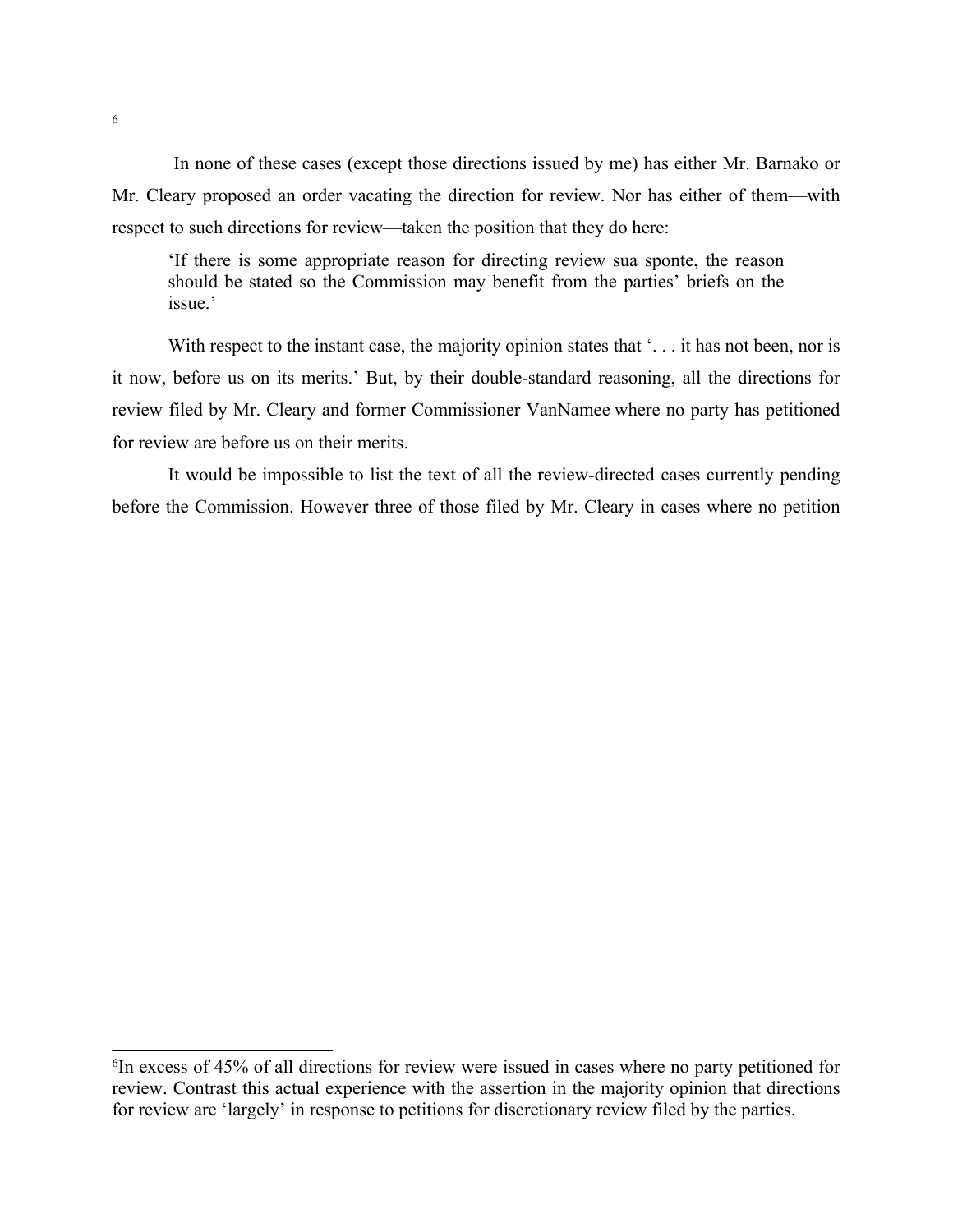for review was filed by any party are herewith noted. In Secretary v. Alfred S. Austin Construction Co., OSAHRC Docket No. 4809, and Secretary v. Fisk Oesco Joint Venture, OSAHRC Docket No. 4654, the direction for review asked only '[w]hether the Administrative Law Judge committed reversible error.' In Secretary v. John T. Clark & Son of Boston, Inc., OSAHRC Docket No. 10554, the direction for review asked only whether the Administrative Law Judge erred in vacating the citation alleging non-compliance with the standard at 29 C.F.R. 1918.105(a).' There is, of course, no difference whatsoever between a sua sponte direction for review questioning whether the judge erred in his decision and one like that here under consideration which simply directed the judge's decision for review so that its findings of fact and conclusions of law could be reviewed by the members.

Another indication that this action of Messrs. Barnako and Cleary is part of a continuing attempt to prevent the views of this member from being included in Commission decisions is the 16 previous cases in which they issued an 'Order Vacating Direction for Review.' As mentioned in The Washington Star article (attached as an exhibit hereto) and the above-quoted editorial in the St. Louis Labor Tribune, all 16 of those 'orders' were issued by my colleagues without any notice to me that they were under consideration. After they had been typed, and signed by my fellow Commission members, they were not circulated to me prior to their release to the parties so that my views could be appended thereto—a total departure from the practice which has been in effect for every decision ever issued by this Commission prior to the day Mr. Barnako became the Commission's Chairman.<sup>7</sup> It is my belief that a similar 'procedure' would have been employed in many additional cases were it not for my initiation on November 25, 1975—the day I learned of these 'orders'—of a Petition in the U.S. District Court for the District of Columbia to put a stop to it. This matter is also mentioned in the newspaper articles referred to supra.

The very fact that the majority is proceeding in this case in this most unusual manner—vacating the direction for review rather than affirming the decision of the judge—is additional evidence that their purpose is to prevent my views on the issues arising in this case from being included in the Commission's decision. They apparently would prefer to have no

<sup>&</sup>lt;sup>7</sup> In order to insure that I would be kept in the dark about the issuance of these orders a written notice had to be given to the Executive Secretary from Mr. Barnako (who is his immediate superior) because the Executive Secretary would not otherwise have mailed the orders to the parties until he saw that all three members had participated in these decisions. That written notice specified that I was not to be allowed to participate in those 16 decisions.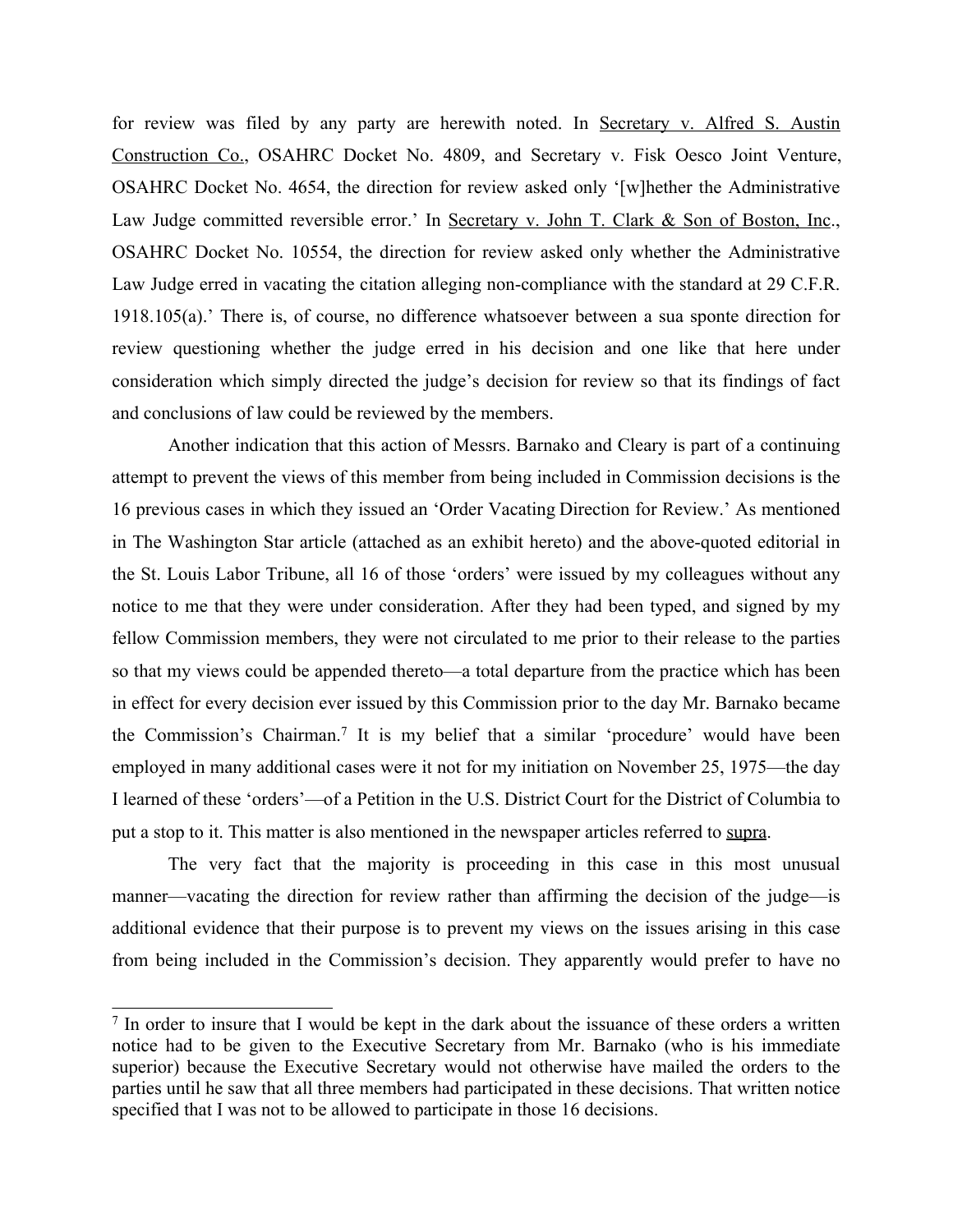decision—to have this and similar cases pend in limbo for infinity—rather than to have a decision in which I could participate.

I note the following language in the majority opinion:

'. . . if Commissioner Moran's orders for review were permitted to stand, it would act as a stay of abatement and, in those instances where the Secretary's citation has been affirmed, would permit a hazardous condition to continue unabated—a result clearly contrary to the purposes of the Act.'

As noted at the outset of this dissenting opinion, this 'Order Vacating Direction for Review' does exactly what they say would happen if my 'order for review were permitted to stand.' But, let's further examine this quoted assertion! Where are those 'instances where the Secretary's citation has been affirmed?' Who has 'affirmed' them? Surely the Commission members have not done so. If it was their disposition to affirm, they would have said so. On the other hand, the Act makes it crystal clear that a Judge's decision could not affirm the Secretary's citation if—as has happened in the case now before us—a Commission member has directed review thereof within thirty days of its issuance. 29 U.S.C. § 661(i). So, in their desperate attempt to prevent one member of the Commission from exercising his statutory rights, Messrs. Barnako and Cleary have created the very monster they claim will result from my direction for review—they 'permit a hazardous condition to continue unabated.'

Of course there is a very simple and quick way to avoid this from happening. They can adopt a one-sentence order affirming the decision of the Administrative Law Judge. This would avoid their concern about 'an unnecessary delay of the proceedings' and indeed could be done quite quickly and simply—a rubber stamp would serve this purpose rather nicely. Certainly they will concede that this procedure I suggest could be accomplished much more rapidly than the adoption of this 'Order Vacating Direction for Review' and it would avoid all the problems I've mentioned in this opinion which result from the absence of a final disposition of the merits of this case.

It would be remiss of me, however, if I failed to note the hollow ring that surrounds my colleagues' assertion that they will 'continue' to reject any 'unnecessary delay of the proceedings.'<sup>8</sup> I had occasion to respond to a question on this Commission's backlog which was

<sup>&</sup>lt;sup>8</sup> In this connection see my dissenting opinion in Secretary v. Trustees of Penn Central Transport Co., OSAHRC Docket No. 5796, December 22, 1975 for a specific instance where a Commission member delayed the issuance of a decision for reasons totally unrelated to the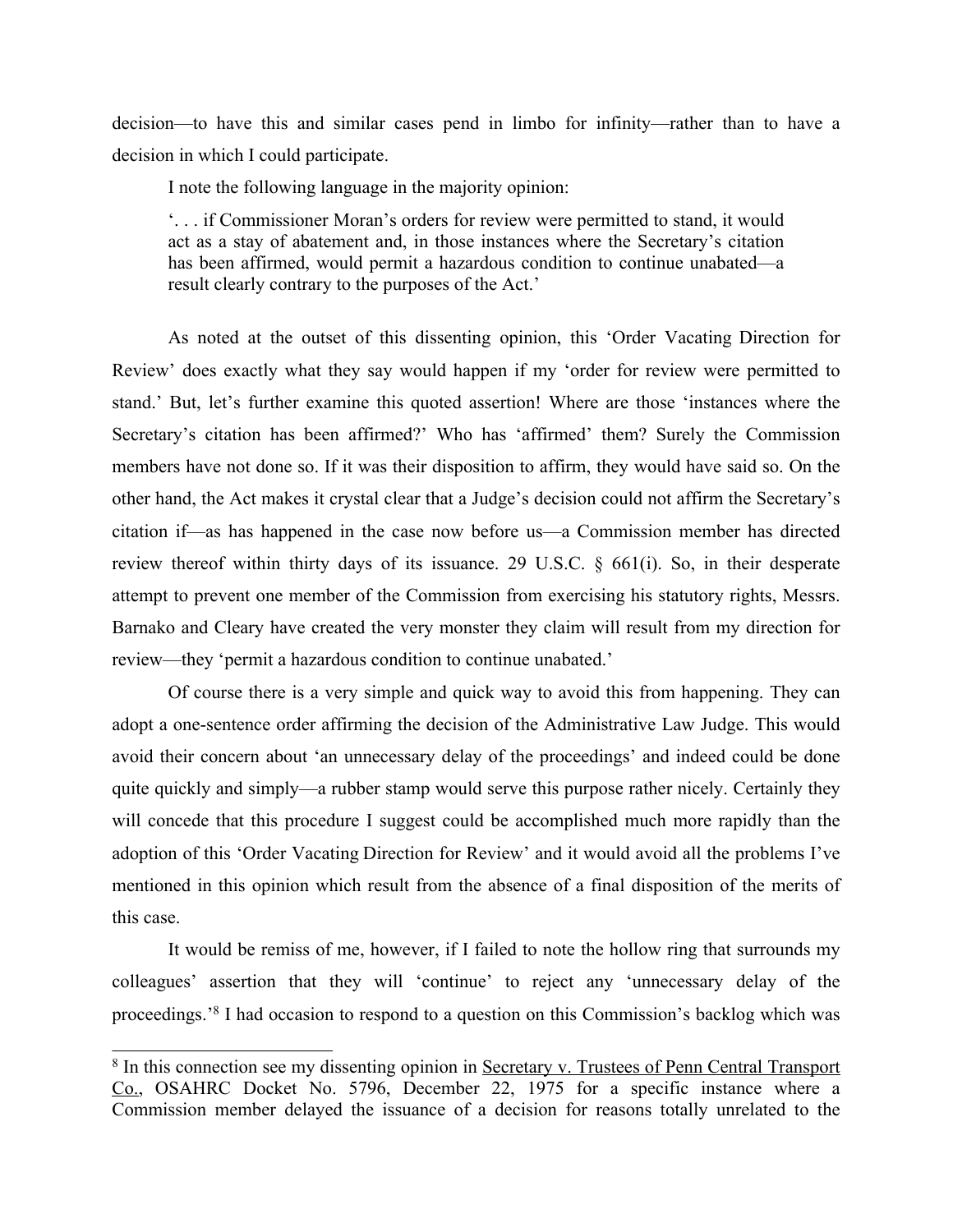addressed to me during hearings conducted by the Senate Committee on Appropriations on June 25, 1974. I answered with the following words:

'The members of the Commission have about 400 undecided cases backed up. The reason for this is that the members are not deciding cases expeditiously and are directing cases for review at about three times their rate of disposition. During the first four months of 1974, the Commission members decided a total of 39 cases. During that same period they directed 140 cases for review. At the time former Commissioner Alan Burch's term expired in April 1973, there was a

backlog of 228 undecided cases. His replacement announced that his No. 1 priority was a reduction in that backlog. However, in April 1974 there had been an increase in the backlog of more than 60 percent—making a total of 367 undecided cases. The number has gone up since then.

At the time Commissioner Cleary announced that backlog-reduction was his top priority. I asked him to join me in a rule which would automatically affirm a Judge's decision if it had been called for review but had remained before the Commission for three months or more without action. He declined. I cannot get either of the other members to put such a rule into effect or set any time limit for action by the members of the Commission. Consequently, the backlog continues to grow and cases are sitting before us for one and a half to two years without final decision.

In all honesty, I see no prospect for reducing this backlog during fiscal year 1975 unless there are membership or legislative changes. On the contrary, I fully expect to see it increase. At this time next year it will exceed 600 cases if the existing situation continues.' Senate Hearings Before the Committee on Appropriations, Departments of Labor, Health, Education, and Welfare, and Related Agencies Appropriations, H.R. 15580, 93d Congress, 2d Session, at pages 4571–4572.

There was, of course, a subsequent membership change when Mr. Barnako became a member in place of Mr. Van Namee whose term expired on April 27, 1975. At the time Mr. Barnako was sworn into office on August 1, 1975, the backlog stood at 454 cases. Five months later—on December 31, 1975—it had grown to 540 cases. My first act upon swearing him into office was to hand him a written proposal that he join me in a rules change which would set a time limit on actions by Commission members on review-directed cases. Mr. Cleary was given a copy of that proposal on the same day. No response to that proposal has yet been made—nor has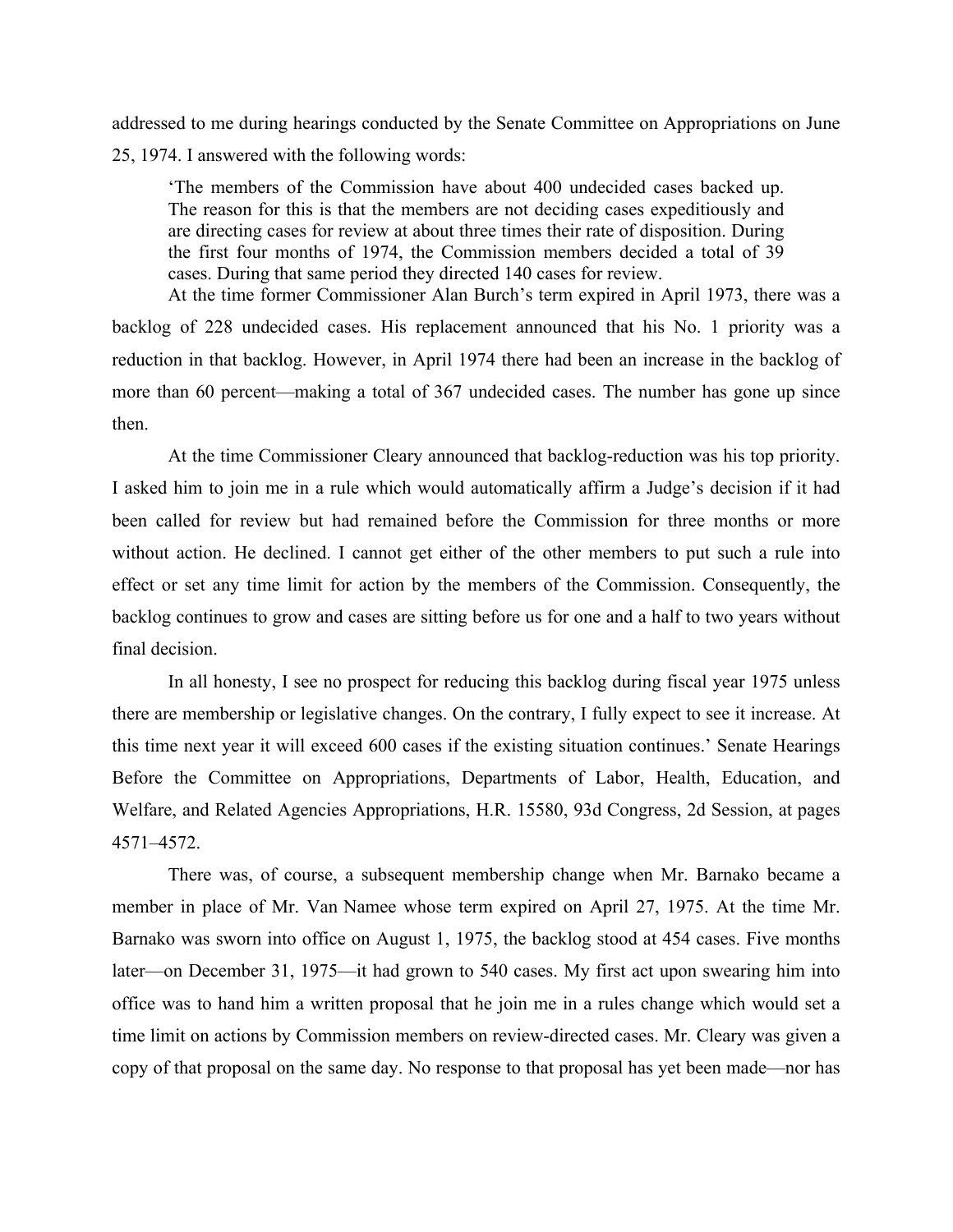any counter proposal been offered.

I submit that the above discussion indicates how quick my colleagues have been in the recent past to reject the 'unnecessary delay of the proceedings' of this Commission.

Candor enjoins me to concede that part of the reason for the recent increase in the backlog results from the high number of Judge's decisions which I have directed for review in the past few months. It is obvious from the comments in the majority opinion that my colleagues do not agree with me that many of those cases ought to be reviewed by the Commission. They are, of course, perfectly within their rights in taking this view. However, that being so, there is no reason why these cases should remain in the backlog. They could affirm any Judge's decision I directed for review within thirty days of my action.<sup>9</sup> Neither these cases—nor any other cases—should be permitted to languish interminably without decision. I continue to urge the adoption of a rule of procedure setting a time-limit on actions by this Commission on reviewdirected cases.<sup>10</sup>

There are other matters in the majority opinion which also merit further discussion.

After delivering their lecture on the evils of sua sponte directions for review, Messrs. Barnako and Cleary later state:

'. . . our action here should not be interpreted as barring sua sponte orders of review by members of the Commission.'

The clear import of this is that when Mr. Moran directs review in such a manner it is 'improvident' and 'detrimental' but when Mr. Barnako and Mr. Cleary does so, it is 'in the public interest.' Somehow this brings to mind H. L. Mencken's definition of a Judge as 'a law student who marks his own examination papers.'

The majority opinion also contains a rather amusing attempt at 'bootstrapping' in the

<sup>9</sup> When a Judge's decision is directed for review the Administrative Procedure Act requires that parties to the case be given a 'reasonable opportunity' to submit briefs, exceptions, and proposed findings and conclusions to the Commission members before the members make their decision. 5 U.S.C. § 557(c).

<sup>&</sup>lt;sup>10</sup> If either Mr. Cleary or Mr. Barnako wishes to add meaning to the lip-service they pay to the need for 'speed of adjudication' (see their citations to Senator Javits' comments and to 5 U.S.C. § 555(b) in their majority opinion in this case), they could do so by joining me in setting a deadline for the resolution of all review-directed cases. Currently, the average time for disposition of review-directed cases exceeds two years from the date an employer contests a citation to the date of the § 659(c) final order. It is rapidly creeping toward the three-year mark.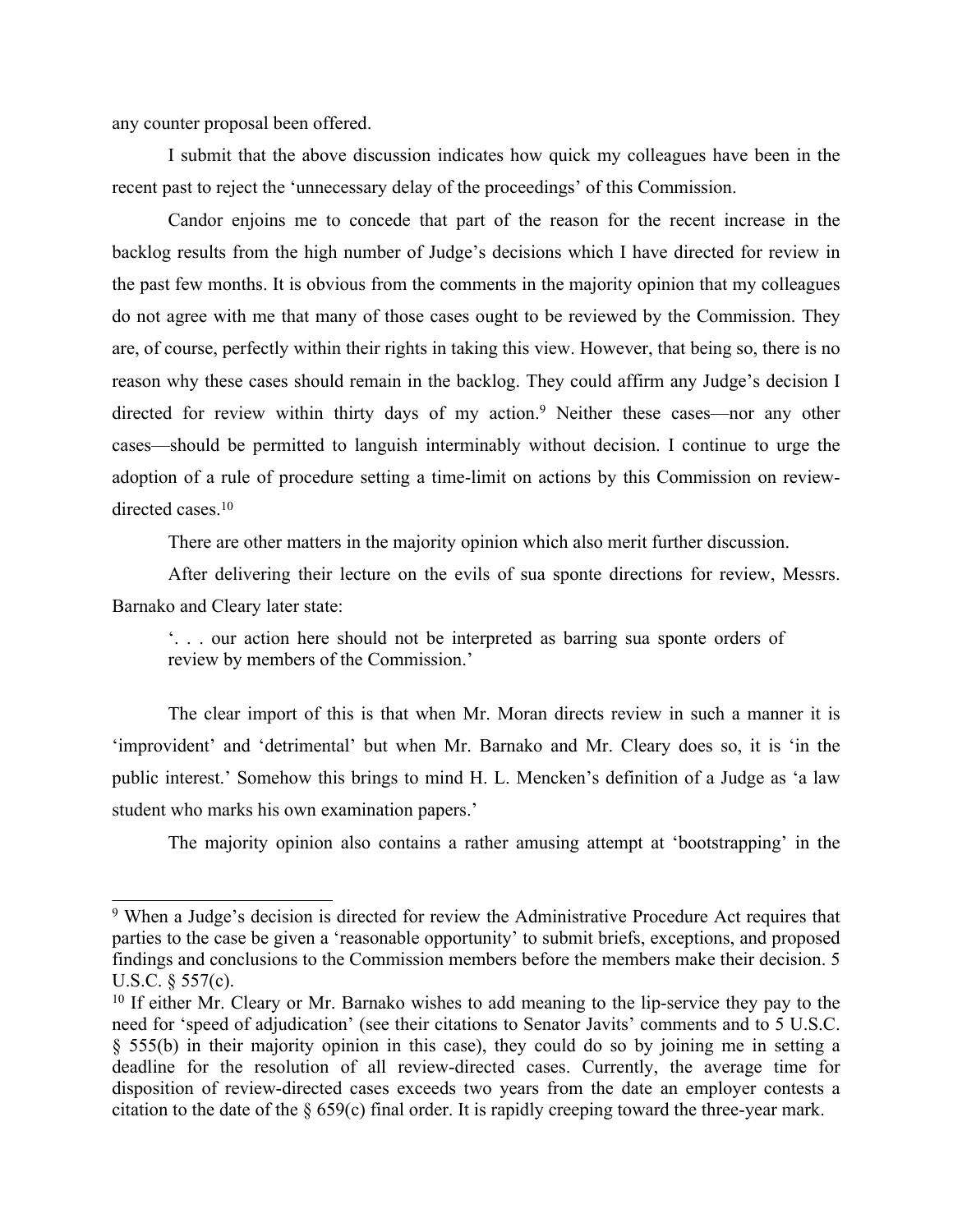discussion equating directions for review with a writ of certiorari. They quote one 'commentator' (William Fauver, a Department of Interior Administrative Law Judge) as noting that petitions (not directions) for 'discretionary review' are 'quite similar' to the procedure at law known as certiorari. They then go on—discarding the 'quite similar' nomenclature in the process—to find that since the direction for review does not meet the criteria for issuance of a writ of certiorari, it is 'not authorized by law.' This kind of 'logic' could equally be used to prove that Messrs. Barnako and Cleary are really justices of the United States Supreme Court or members of the Holy Trinity.

However, it is clear that William Fauver is neither an authority on certiorari nor does he pretend to be and not even he—or anyone else—said that the statutory right of a member of this Commission to cause a decision by one of this agency's Administrative Law Judges to be reviewed by this three-member tribunal was conditioned upon the presence of the same criteria as that which constrains a higher court in the exercise of its power to cause a lower court to send up its decisions for examination. If anyone were to attempt to establish this principle I submit that they would find it impossible to equate with the common law writ of certiorari what the majority in this case concedes to be a 'short clause, fewer than twenty words . . . [containing] the only mention of this statutory power in the entire Act.'

I must confess to being mystified by the reference in the majority opinion to 'section 8(a) of the APA' and the assertion that the direction for review issued in this case 'is contrary to the intent' of that section. The Administrative Procedure Act was codified as part of Title 5, United States Code, some ten years ago (see public law 89–554, 80 Stat. 378) so the provision of law to which reference is made is 5 U.S.C. § 557(b). I took cognizance of this provision in note 11 supra and the accompanying text. Briefly, this provision of law merely provides that when a direction for review of a Judge's initial decision has been issued the Commission then has the same power to act as did the Judge—except where the authority ordering the review specifically limits the scope thereof. The exception, of course, has no application in the matter now before us because the entire decision below was directed to be reviewed.

The concluding portion of the majority opinion in this case contains another instance where Messrs. Barnako and Cleary assume power never given to them. I quote them as follows:

'Indeed, the Courts have kept us mindful of our responsibility in the public interest to provide 'active and affirmative protection' to the working men and women of the nation and to perform a policymaking function in the application of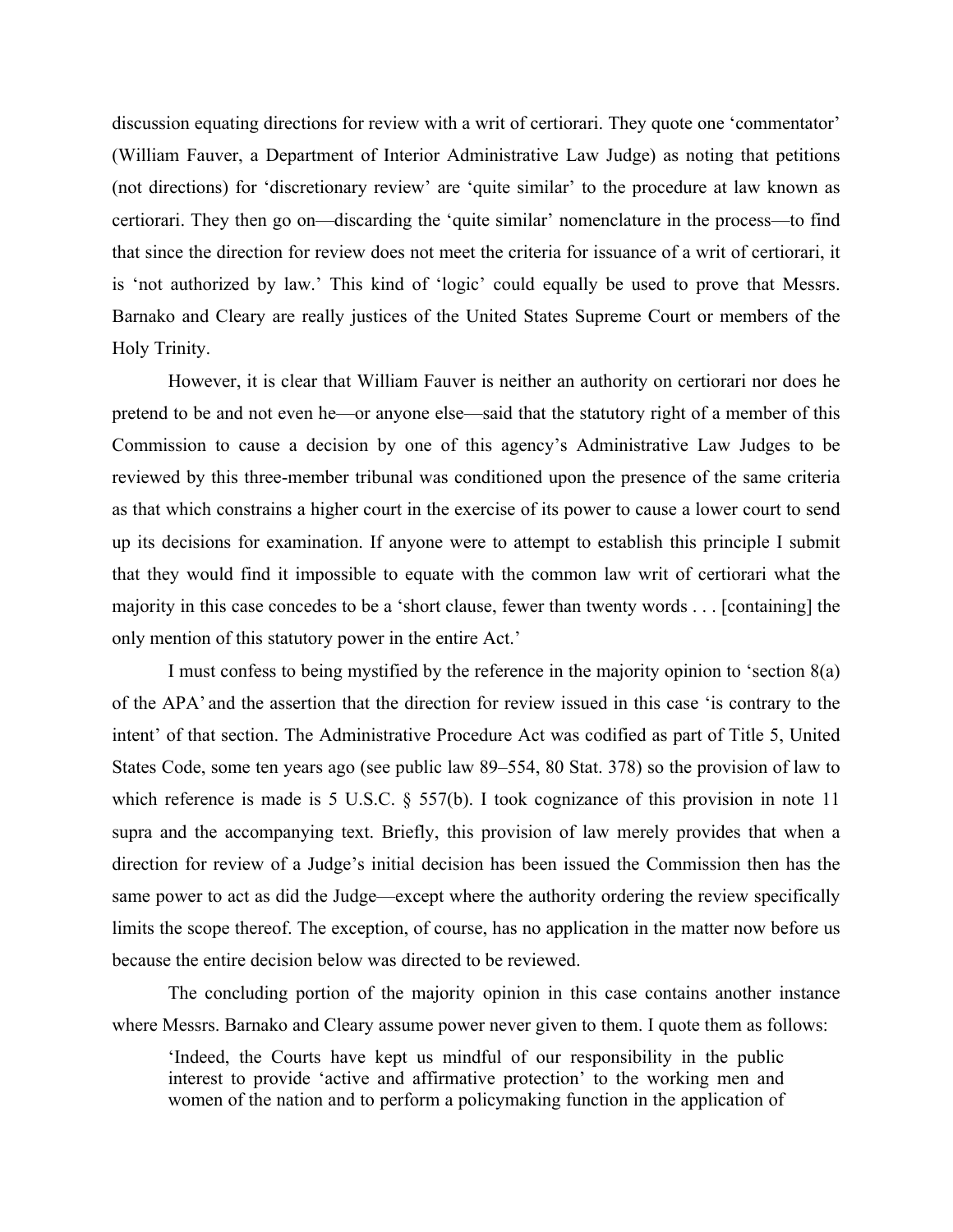the Act as intended by Congress. Brennan v. O.S.H.R.C. and John J. Gordon Co., 492 F.2d 1027, 1032 (2d Cir. 1974); Brennan v. Gilles & Cotting, Inc. and O.S.H.R.C., 504 F.2d 1255, 1262 (4th Cir. 1974).'

Neither of these cases support the broad assertion for which they are cited. They don't even come close. In the latter-cited case, at page 1262, the Court noted that the Secretary of Labor was seeking to overturn a ruling of this Commission that a prime contractor was not jointly liable with one of its subcontractors for a safety infraction. The Secretary argued that the Commission had no right to determine this issue for the issue concerned only enforcement-policy on joint contractor liability, a matter which 'should be committed to his discretion, not that of the Commission.' The Court rejected that argument with the following statement:

'To accept the Secretary's position would mean that the Commission would be little more than a specialized jury charged only with fact finding. But, as we read the statute, the Commission was designed to have a policy role and its discretion therefore includes some questions of law.'

'. . . Congress intended that this agency would have the normal complement of adjudicatory powers possessed by traditional administrative agencies . . ..'

There is nothing in this case which supports the quotation from the Barnako-Cleary opinion for which it is cited.

In the other cited authority, the Gordon case, the Court was concerned with a decision of this Commission which barred an Administrative Law Judge from reopening a hearing on his own motion in order to take evidence on jurisdiction under the Commerce Clause. The Court reversed the Commission and held that the Judge acted properly. It then added the following comments concerning the reopening action of the Judge (at 1032):

'The action of the Administrative Law Judge was in line with Judge Hays' wellknown admonition to the Federal Power Commission that its role [the FPC's role] as representative of the public interest . . ..' (Emphasis supplied.)

The Court then quotes what Judge Hays said about the Federal Power Commission in Scenic Hudson Preservation Conf. v. F.P.C., 354 F.2d 608, 620 (2d Cir., 1965). Picking up where I left off in the Gordon case, the Court continues that the Federal Power Commission's role as representative of the public interest

'. . . does not permit it to act as an umpire blandly calling balls and strikes for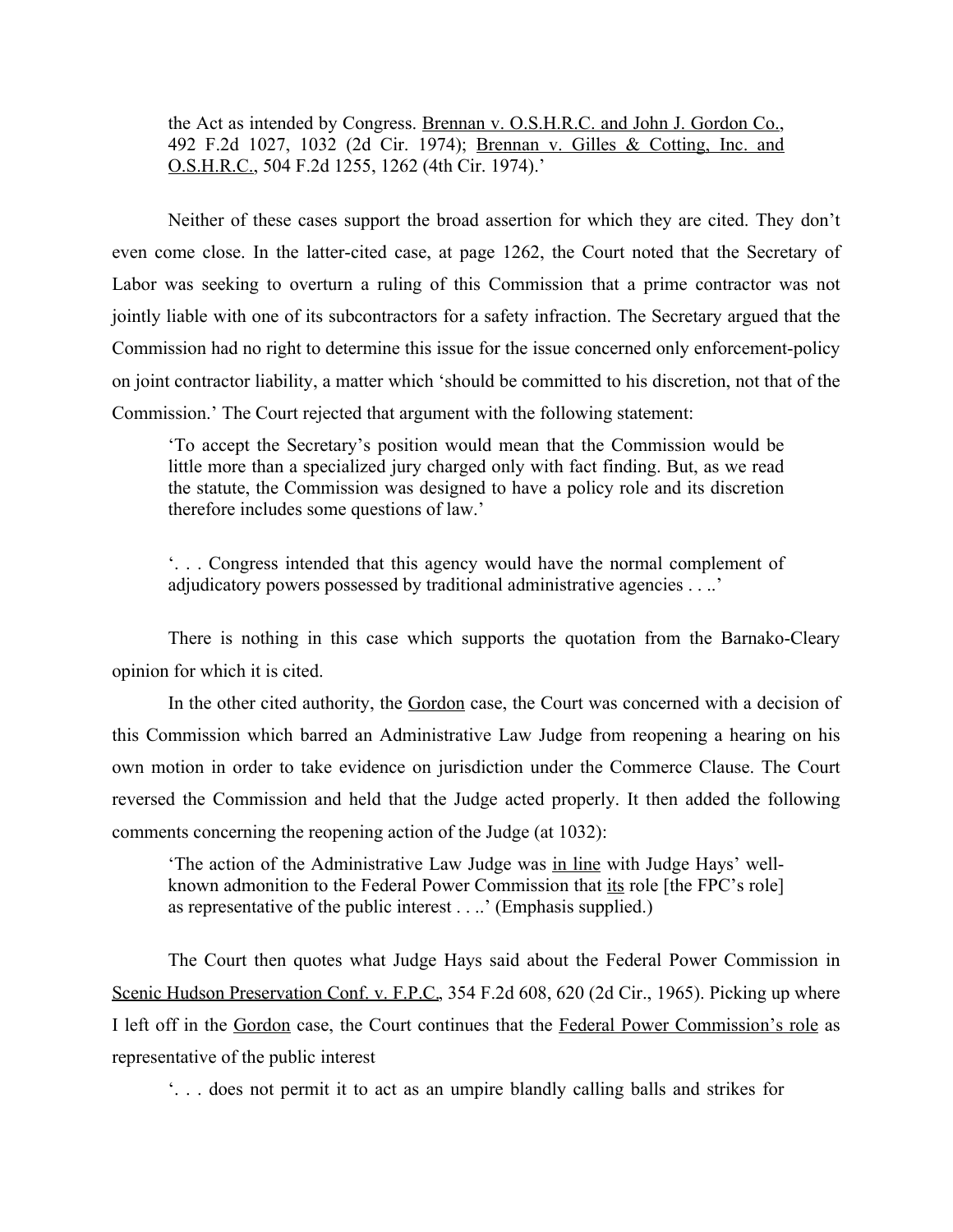adversaries appearing before it; the right of the public must receive active and affirmative protection at the hands of the [Federal Power] Commission.'

Surely the majority is not claiming that this Commission which was given only a single function to perform ('carrying out adjudicatory functions under the Act')<sup>11</sup> has the broad scope of regulatory powers Congress granted to the Federal Power Commission under the Federal Power Act<sup>12</sup> and the Natural Gas Act<sup>13</sup> or that the quoted reference in the Gordon case transposed the authority of this Commission from an adjudicatory agency into a protector of the public interest. The Ninth Circuit specifically rejected such a result in Dale M. Madden Construction Co., Inc. v.  $Hodgeson<sup>14</sup>$  with these words:

'Unlike the NLRB and the FTC, [the Occupational Safety and Health Review Commission] has neither prosecution nor enforcement powers. Those have been exclusively delegated to the Secretary [of Labor].

Policy making is arguably a by-product of the Commission's adjudication. But the Act imposes policy-making responsibility upon the Secretary, not the Commission . . .. The administrative procedure limits the Commission to adjudication.'

I submit that the foregoing discussion demonstrates that the majority is once again resorting to 'bootstrapping' in an attempt to arrogate to itself policy-making powers which it simply does not have.

I conclude this opinion (and I apologize for its length but ask indulgence on the grounds that I am being divested herein of a very basic statutory power) with the observation that Commission members—just as all other persons—intend the natural consequences of their acts. Obviously Messrs. Barnako and Cleary have no intention in this case of affirming, modifying or vacating the decision which was rendered by the Administrative Law Judge. Surely they would have said so if that was their intention. Their failure to take any action on the Judge's decision—or on the Secretary's citation or penalty proposal—is what is causing the real delay in the enforcement of this Act. This 'order' is clearly in error.

## APPENDIX A

 $11$  29 U.S.C. § 651(b)(5)

<sup>12</sup> 16 U.S.C. §§ 791a–825r

<sup>13</sup> 15 U.S.C. §§ 717–717w

<sup>14</sup> 502 F.2d 278, 279–280 (9th Cir. 1974).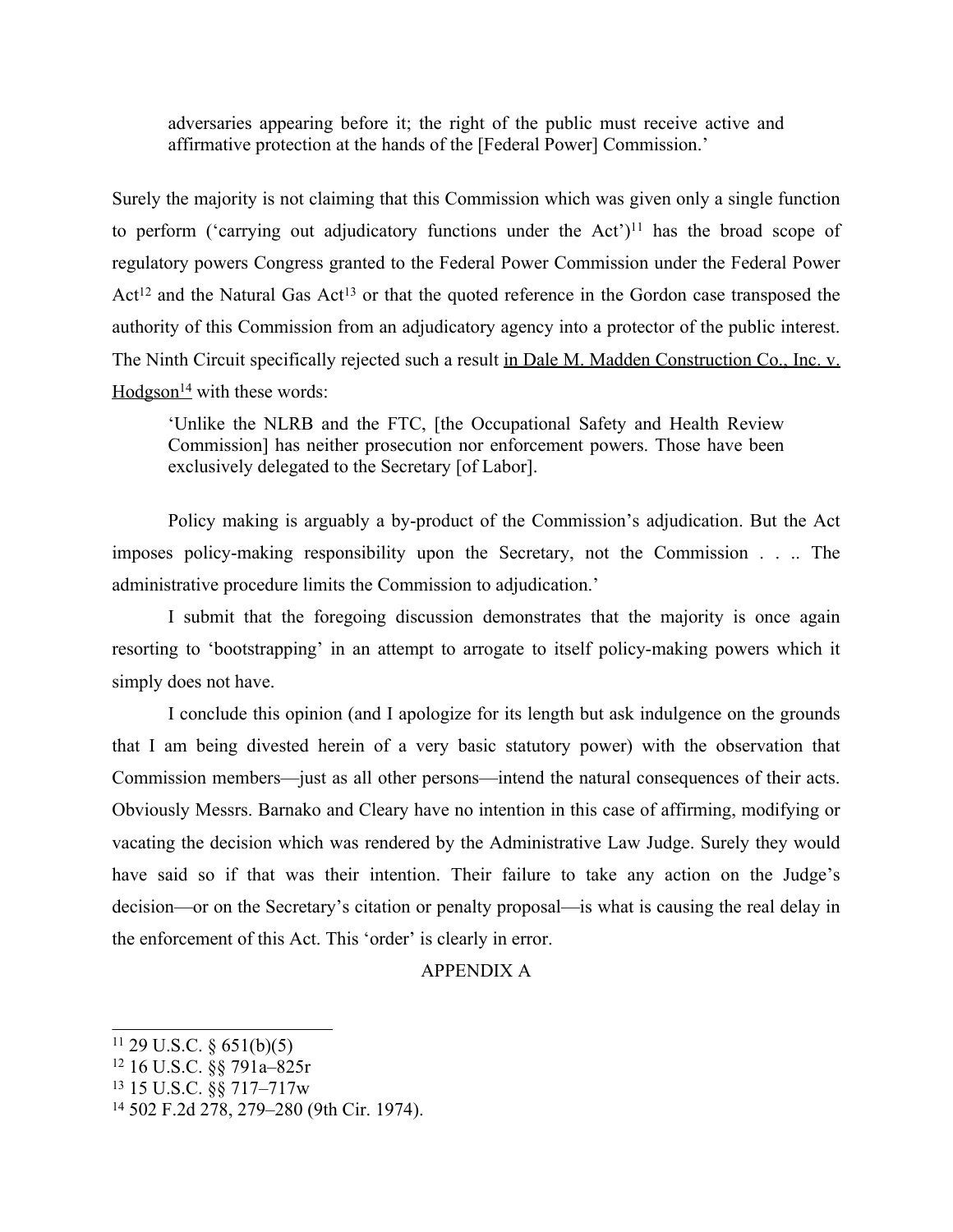# Press Releases on Failures Helped Demote Chief of Health Unit By David Pike Washington Star Staff Writer

Robert D. Moran was reasonably happy and secure for the first several years of being chairman of the three-member Occupational Safety and Health Review Commission, after being appointed when it came into existence in April 1971.

Moran, a lawyer with experience in. labor matters both in the private sector and with the government, had a six-year presidential appointment and a salary in the high-\$30,000 range with the commission, which serves as the "court system" for the Labor Department's Occupational Health and Safety Administration (OSHA).

But then in late 1973, it started to become apparent "that the Labor Department didn't like me," Moran said yesterday. And the situation has become so bad lately, Moran charged in a suit filed this week in U.S. District Court, that the two other commissioners and the body's executive secretary have recently been making decisions without even telling him.

MORAN SAID yesterday that the situation began to deteriorate when he was called in late 1973 by an undersecretary to then Labor Secretary Peter Brennan and told that "the boss doesn't like the press releases" and that "heads could roll in such a situation"

At issue were releases, as many as five a week, that reported decisions by the commission's 42 hearing judges and three commissioners on "significant" cases involving alleged safety violations by employers.

The releases reported the outcome, regardless of whether OSHA had won or lost the case, and Moran said that OSHA was losing about half the cases and didn't like, the publicity. Headlines on releases, such as "Labor Department Loses Attempt to Enforce Safety Standards," probably didn't help, Moran recalled, but he persisted anyway.

Then early last year, Moran said, he was called by a personnel aide at the White House and told that he shouldn't offend the bosses at Labor and that he "was putting himself in a bad position."

"But I said that I felt it was in the public interest to report what we were doing, to let the public, the trade associations and the unions know about the law in this area," Moran said.

BECAUSE HE continued to issue the press releases, and because of some speeches he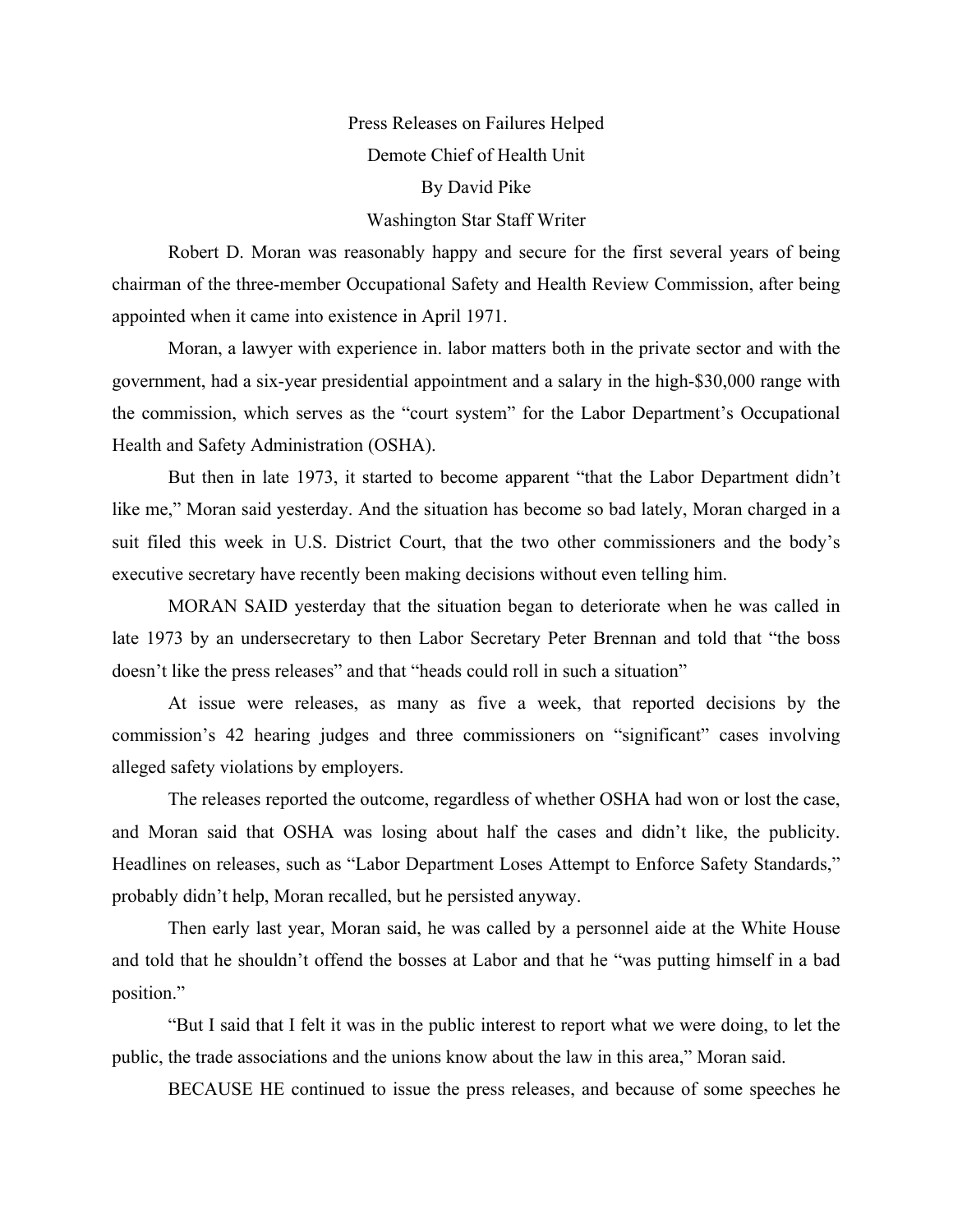made to trade groups, Moran said, "I think I was slated to be dumped as chairman in the summer of 1974, but then President (Richard M.) Nixon resigned and things were held up."

Then last summer, one of the other commissioners resigned and Frank R. Barnako, a lawyer for Bethlehem Steel, was appointed by President Ford to fill the slot. "He was sworn in by me on Aug. 1, and I went off to the American Bar Association convention in Montreal," Moran said.

While in Montreal, Moran was informed that Ford had designated Barnako to be the commission chairman and that he was now just a commissioner. "I guess I was sort of Schlesingered out of my job," Moran said with a chuckle, referring to the recent shakeup at the Defense Department.

On his first day as chairman, Barnako eliminated the frequent and detailed press releases, Moran said, and now the commission merely offers a brief mention of selected cases about every three weeks.

Barnako also discontinued the official report of the commission's activities that was printed by the Government Printing Office, and the reporting is now left to the private journals that cover the commission, Moran said. He added that this procedure concerned him, "because under the Freedom of Information Act, if you don't publish a decision, it can't be used as a precedent in other cases."

The new situation did not deter Moran, and it led to the suit he filed this week. "To circumvent the procedure, I began using my authority as a commissioner to order a review of a hearing judge's decision, because decisions of the commission get published," Moran said.

Most of the thousands of cases sent to the commission are resolved by the judges, whose decisions are final unless a commission review is ordered within 30 days. Moran said that once the commission reviews a ruling, he also has the opportunity to include his own comments in the review and in the published order.

Cited in his suit is a case in which he ordered a review of a judge's ruling and in which, Moran charged, the other two commissioners and the body's executive secretary vacated his order "without his knowledge."

The suit charges that since Aug. 5, when Barnako became chairman, there have been "at least 15 other cases" in which Moran has been overruled by the others without telling him. The suit added that "plaintiff (Moran) believes that there may be more cases which have been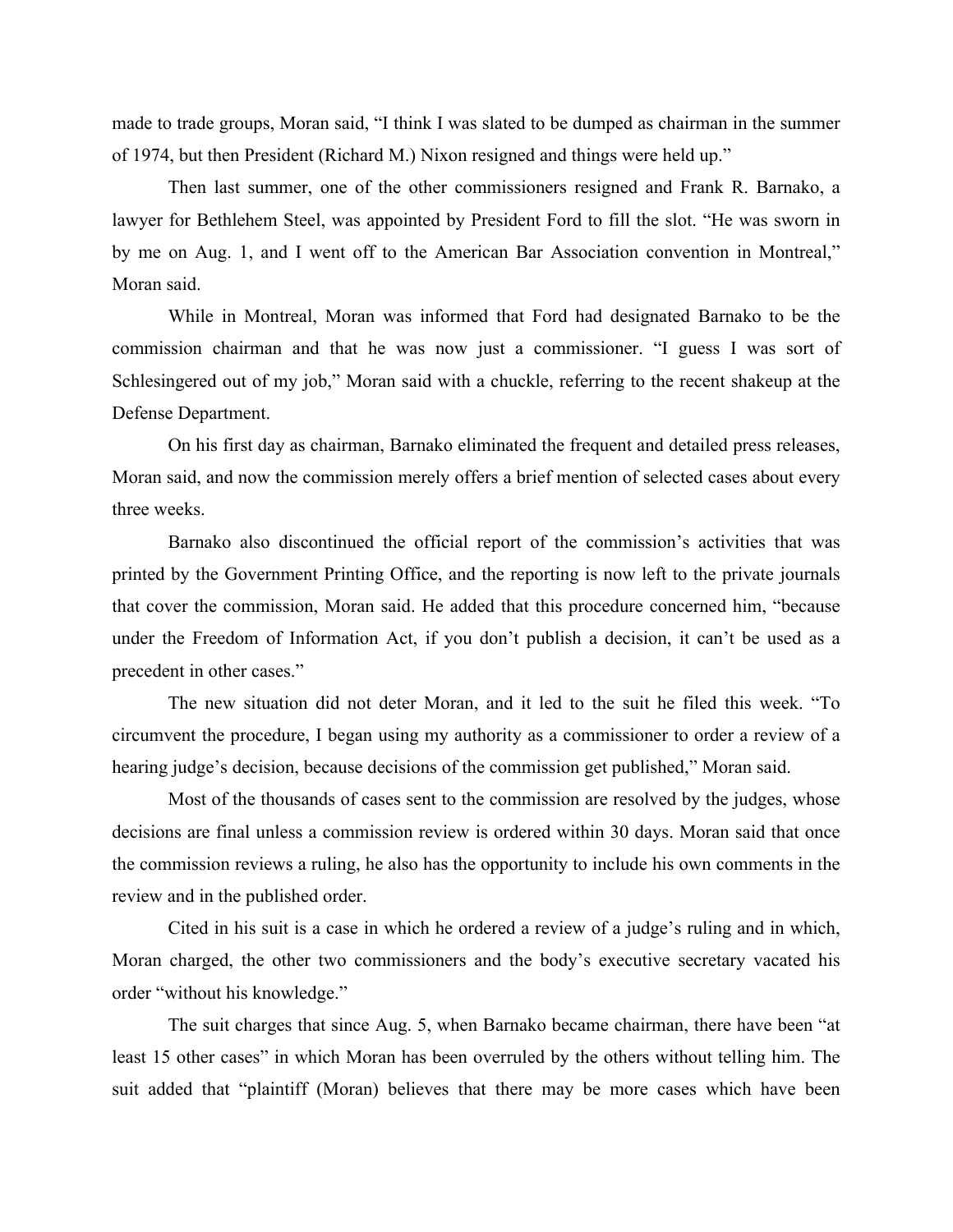disposed of in the same manner ... but he has been unable to identify the same because of efforts by the defendants to keep such information from plaintiff."

Named as defendants are Barnako, Commissioner Timothy F. Cleary and Executive Secretary William S. McLaughlin. Barnako was out of town late yesterday and could not be reached for comment, Inquiries to the other defendants were handled by the commission's public information office, which said there would be no comment "because it would not, be proper in view of the pending litigation."

AT A HEARING earlier yesterday before U.S. District Judge June L. Green, on a request by Moran for an emergency order blocking further such alleged abuses of his review authority, Moran sat at one table, with the defendants and their lawyers seated sternly at another. But any possible fireworks were avoided when Asst. U.S. Attorney Gil Zimmerman, representing the defendants, suggested a written agreement pending a full hearing on Jan. 7.

The agreement said that Moran will be informed of all commission actions and will be given an opportunity to participate in all decisions pending the hearing.

Moran, 44, who lives in Northwest Washington, said later that the situation was really quite amicable. "They just attempted to get away with something, and I'm showing them that I have some recourse," Moran said.

He summed up the situation by stating: "It's a power play, I think. It's an attempt to circumvent the public display of our views, to push through one-sided opinions without public scrutiny and news releases."

Asked about his future on the commission in view of all the trouble, Moran replied: "I'm fine. I'm here until April 27, 1977. I don't intend to stay one day longer, and I never intended to stay beyond the six years. I guess that's why I've been so independent while I've been here."

[Annex II follows] May 21, 1976

#### MEMORANDUM FOR

### William S. McLaughlin Executive Secretary

FROM: Frank R. Barnako Chairman Timothy F. Cleary Commissioner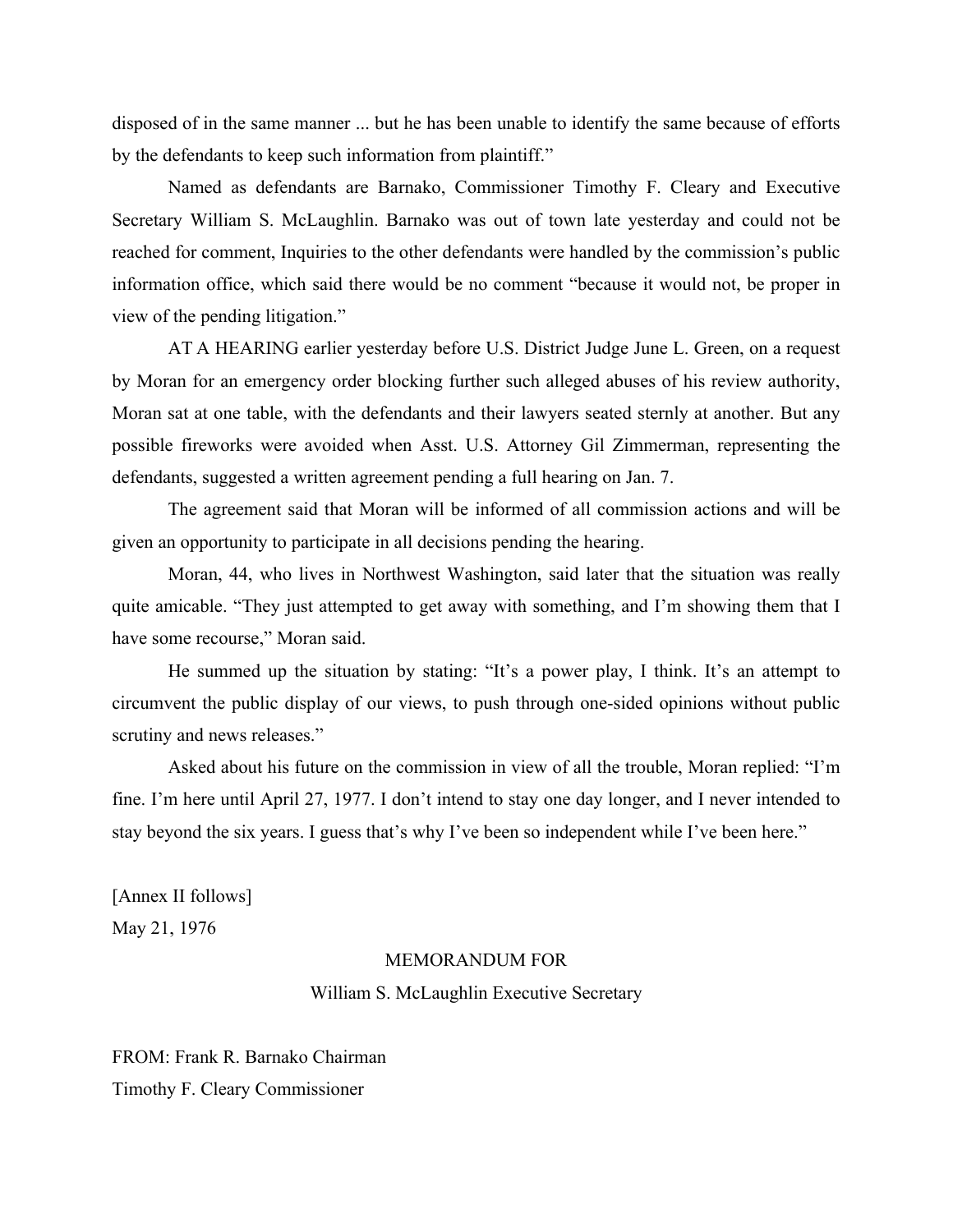You are hereby directed to issue the following order in each case listed on the attachment hereto. 'The direction for review issued by Commissioner Moran on the above captioned case is hereby vacated for the reasons set forth in Secretary v. Francisco Tower Service, OSHRC Docket No. 4845, February 6, 1976.'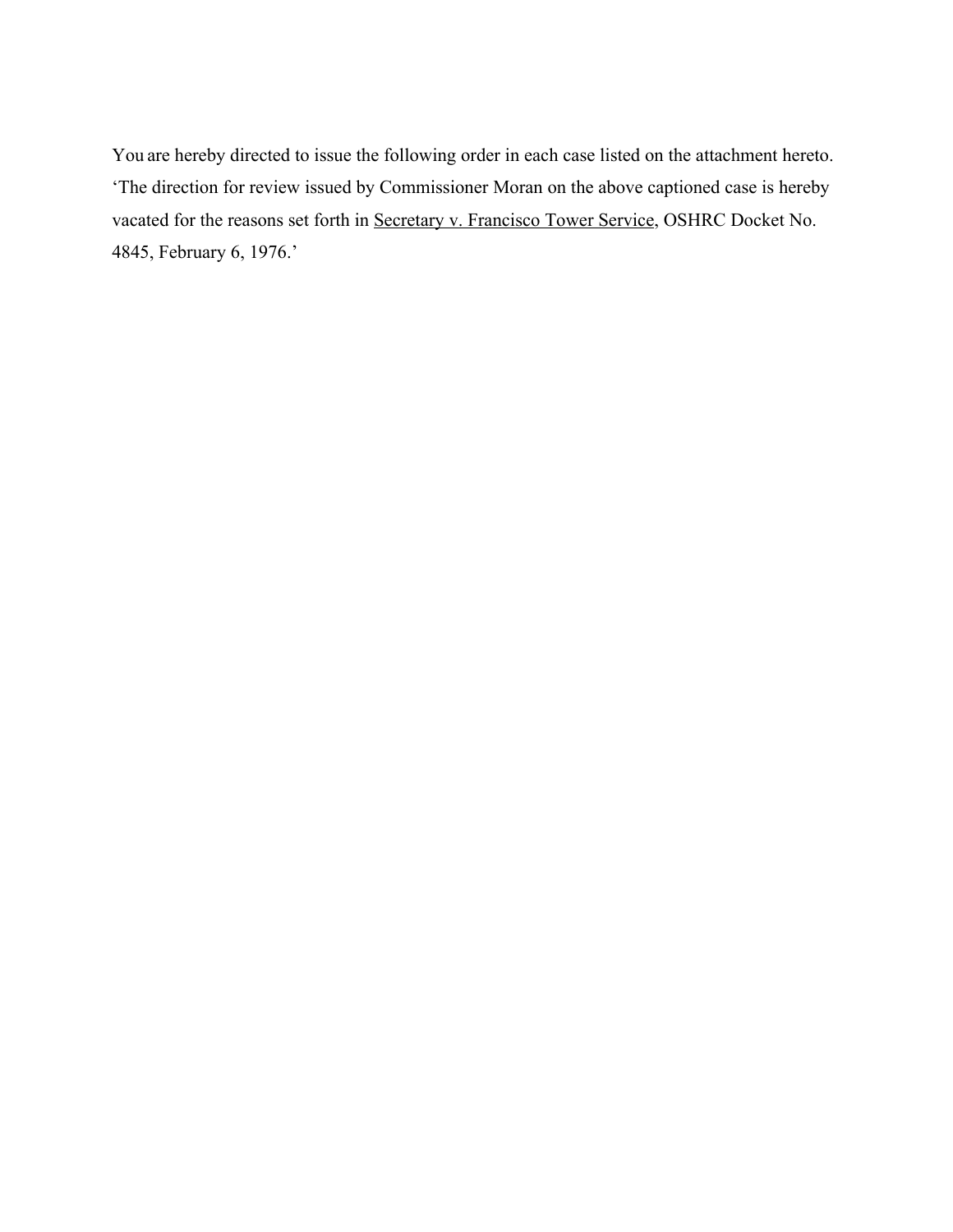|                             | There is called                                  |
|-----------------------------|--------------------------------------------------|
|                             |                                                  |
|                             | 14065                                            |
| 3249                        | 2496                                             |
| 0420                        | $S = \omega(\lambda)(x)$                         |
| 12031                       |                                                  |
| 1983                        |                                                  |
| 1,354                       | 1241                                             |
| 9.352                       | 12.843                                           |
| 3297                        | $13795$ (soo (d)(1)                              |
| 27216<br>m                  | 13101 (Mesh glow)                                |
| 9820                        | 12328                                            |
| 0859                        | 4687                                             |
| 2196                        | 13898                                            |
| 4057                        | 12097<br>12098                                   |
| 3806                        | 14203                                            |
| 3142                        | ٠                                                |
|                             | 14070<br>$\mathcal{F}^{\text{max}}_{\text{max}}$ |
|                             | 11957                                            |
|                             | 3667                                             |
|                             | 12757                                            |
| 9396                        | 12459<br>$\frac{1}{2}$                           |
| 13057                       | 14280                                            |
| 3815                        | 13134<br><b>GISTING</b>                          |
| 14425                       | $\frac{1}{2}$<br>8393<br>the sent to a? W/L      |
| 13971                       | o den penal!<br>13259                            |
| 1.2143                      |                                                  |
| 4015                        |                                                  |
| 13393                       |                                                  |
| 2812                        | $\mathcal{S}_\mathcal{S}$                        |
| $\sim$ $\prime$<br>532(500) | 14.3.4                                           |
| 14502                       |                                                  |
| 13503                       |                                                  |
| 13648                       |                                                  |
| 13417                       |                                                  |
|                             |                                                  |
|                             | -------                                          |
|                             |                                                  |
|                             |                                                  |
|                             |                                                  |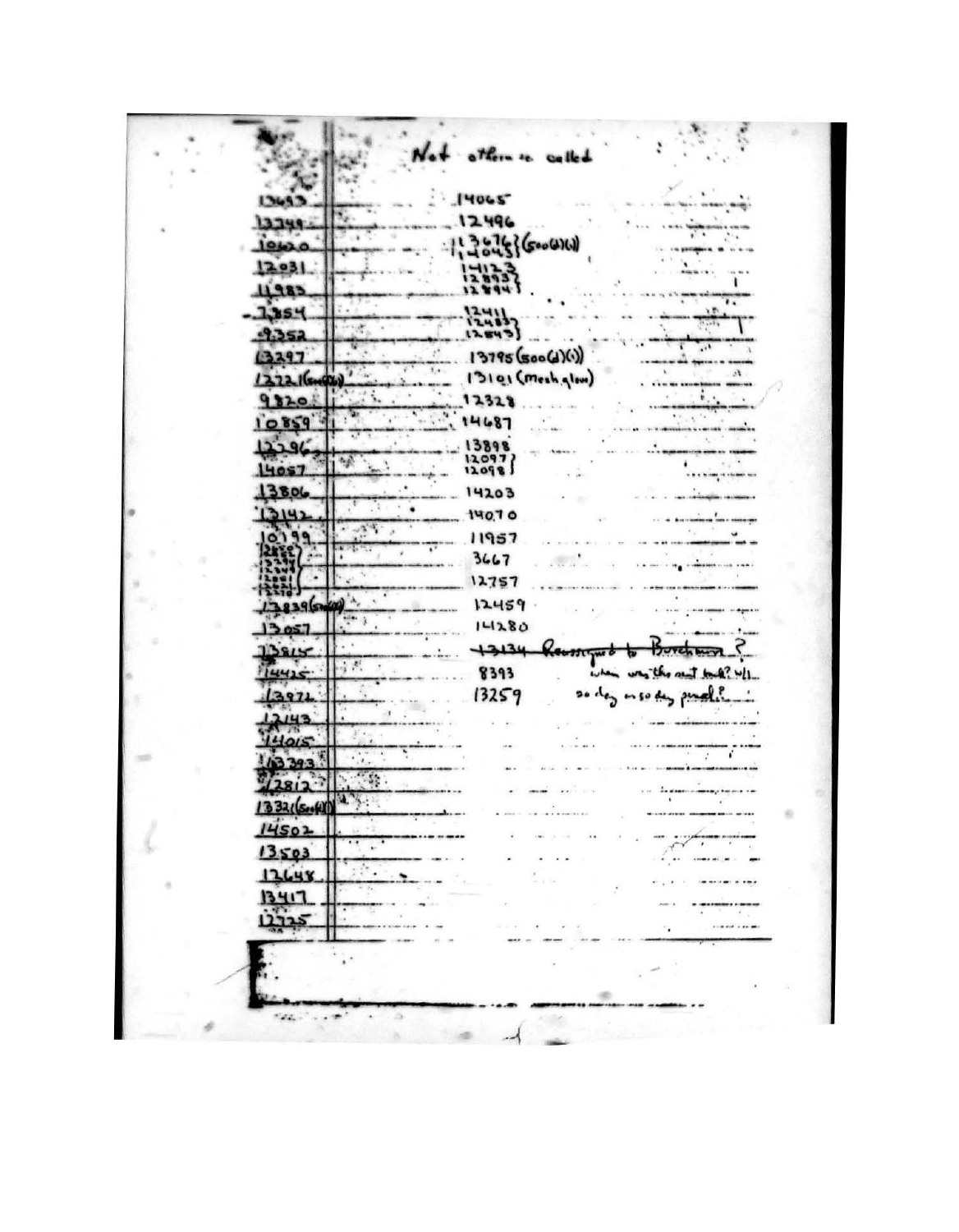## **UNITED STATES OF AMERICA**

# **OCCUPATIONAL SAFETY AND HEALTH REVIEW COMMISSION**

SECRETARY OF LABOR, Complainant,

v. STREET NO. 13815

C. N. STEMPER COMPANY,INC.,

Respondent.

January 5, 1976

#### DECISION AND ORDER

Bruce C. Heslop for the Secretary of Labor.

Robert A. Stemper, Jr. for the respondent.

William Ellis for the employee's union.

BURCHMORE, Judge:

By citation issued May 27, 1975, complainant charged that on May 16, 1975, the respondent committed 25 nonserious violations of section 5(a)(2) of the Occupational Safety and Health Act of 1970, 29 U.S.C. 651 et seq. (the Act), in that respondent failed to comply with various provisions of the Occupational Safety and Health Standards provided in 29 C.F.R. 1910. Timely notice of contest was filed as to items 10 and 12 of the citation and the proceeding was assigned to the undersigned administrative law judge for hearing and adjudication. Hearing was held at Dayton, Ohio, on October 15, 1975. The parties have submitted the case for decision on the record, without filing briefs.

At the outset of the hearing, it was stipulated and conceded, and I find, that respondent in an employer engaged in a business affecting commerce within the meaning of the Act. It was also announced that respondent was withdrawing its notice of contest to item 12 of the citation. Accordingly, item 12 and the proposed penalty of \$55 will be affirmed.

The remaining item, number 10, for which zero penalty is proposed, charges that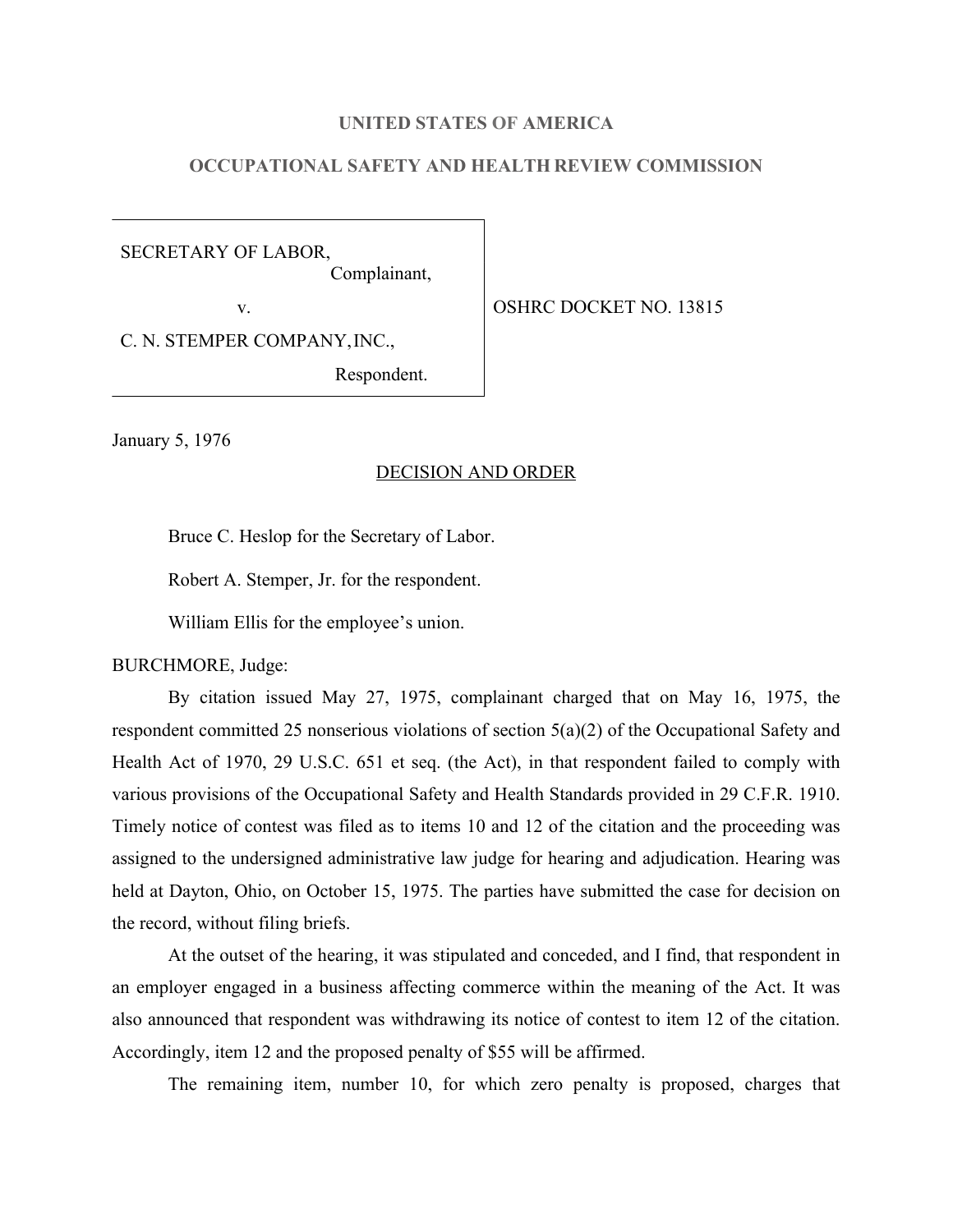respondent at its Dayton, Ohio, place of business violated 1910.36(b)(8) which provided in general terms as follows:

(8) Every building or structure, section, or area thereof of such size, occupancy, and arrangement that the reasonable safety of numbers of occupants may be endangered by the blocking of any single means of egress due to fire or smoke, shall have at least two means of egress remote from each other, so arranged as to minimize any possibility that both may be blocked by any one fire or other emergency conditions.

According to complainant, the violation was that 'an exit door was not present at the back of the warehouse and was needed as the nearest exit was 115 feet away, which created a hazard in case of fire to employees as no other way out was possible from the area.'

The inspecting officer made a sketch of the layout of the property, which is reproduced as Appendix A. The evidence establishes that the warehouse portion of the building contains storage of food products. The products are stored in stacks between which there are four, ten-foot aisles leading from front to rear, connected by two narrower cross aisles. At times there may be as many as seven employees in the warehouse, but usually there are only one or two. There are no highly flammable materials stored in the warehouse; the food products are packed either in paper bags or in tins in boxes. Egress is available through the four front doors of the warehouse, which are hand operated overhead type, or via the office or meat cutting room to the front office door or an electrically operated overhead door beyond the office.

The union steward testified that the four doors in the warehouse are sometimes partially blocked by trucks loading or unloading, at which times the only other egress is as stated above.

The building is of masonry with concrete floor. The office partition wall is of wood and the office is carpeted. The distance from the back wall of the warehouse to the front doors is about 115 feet. There has not been a fire in the warehouse in the 25 years that respondent had done business there.

The inspecting officer testified (R. 17) that it was the narrowness of the aisles that led him to believe there was a problem. However, that condition was the subject of a separate item number 9 in the citation, and it has been abated.

The evidence shows that, even when trucks are loading, there is room for a person to get out between the side of the truck and the side of the door. (R. 37–8)

Considering all of the evidence, I conclude that the size, occupancy, and arrangement of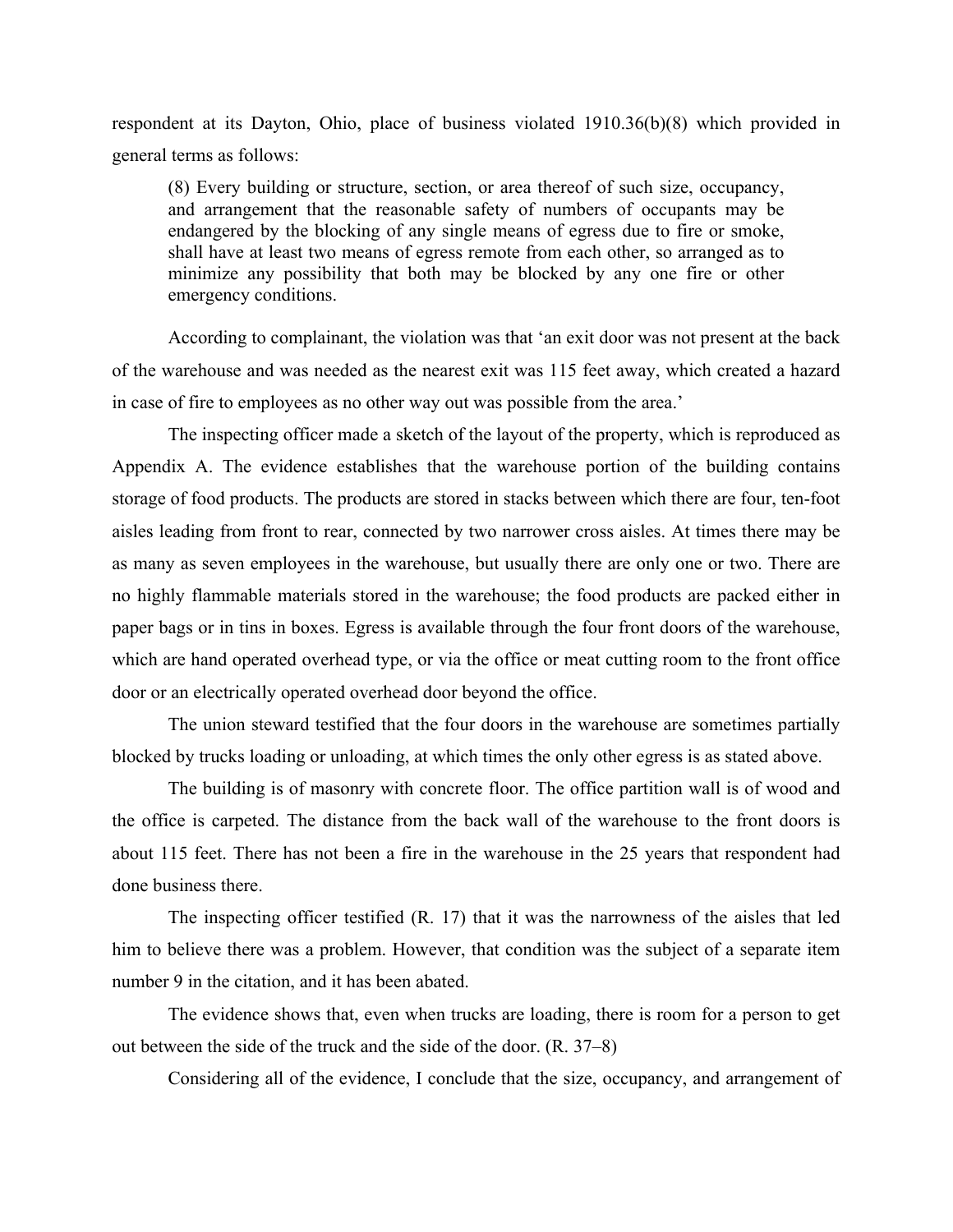respondent's workplace are not such that the reasonable safety of occupants may be endangered by the blocking of a single means of egress. I find that there are several means of egress, remote from each other, and so arranged as to minimize any possibility that all may be blocked by any emergency condition. Accordingly, I conclude that there has been no violation of the regulation and the citation should be vacated.

It is ORDERED that item 10 of the citation be and the same is hereby vacated, that item 12, and the proposed penalty therefor, be and the same are hereby affirmed and that this proceeding be and the same is hereby discontinued.

Robert N. Burchmore Judge OSAHRC January 5, 1976

APPENDIX A